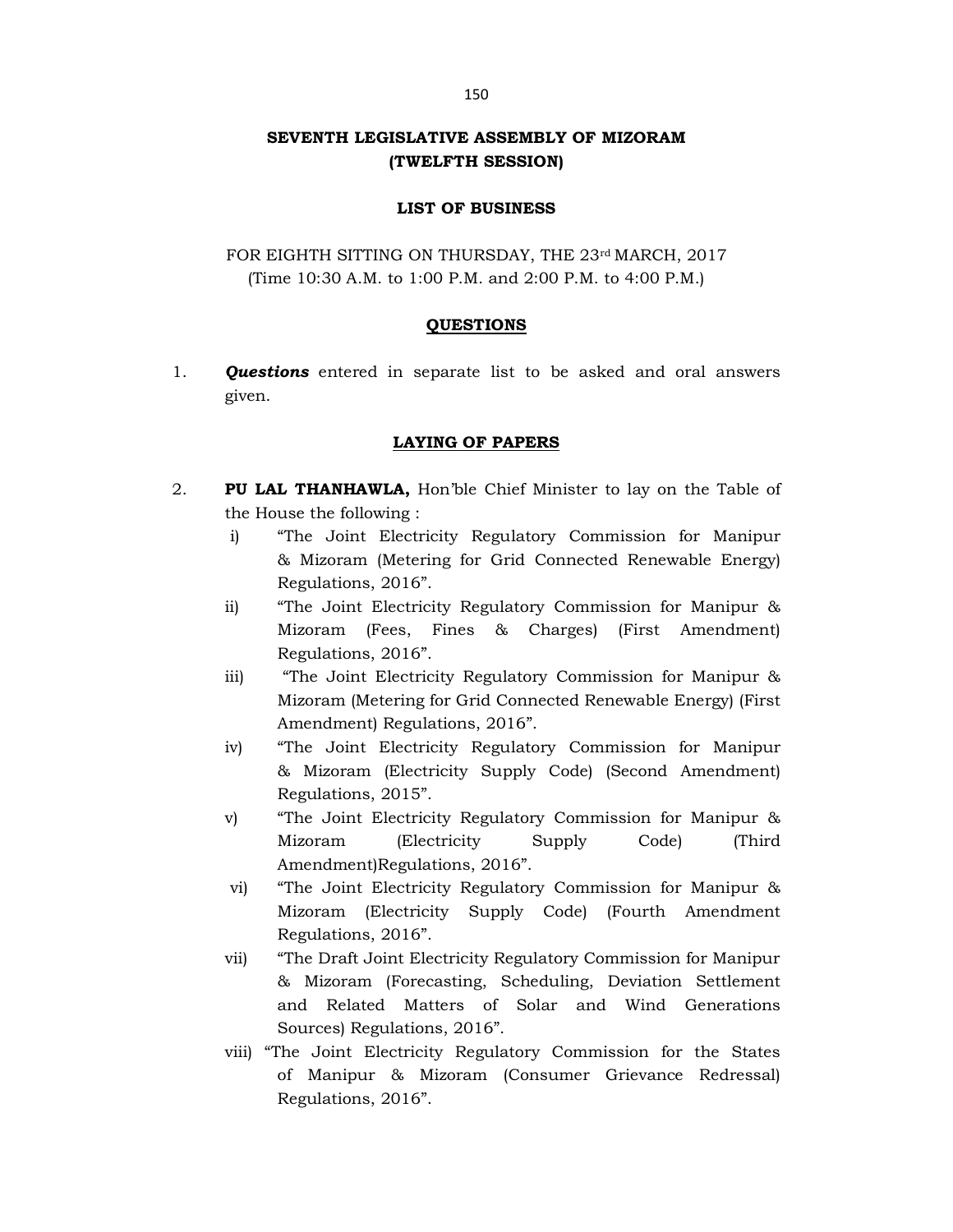3. PU ZODINTLUANGA, Minister to lay on the Table of the House a statement of correction on the reply given on the 21st March, 2017 to Starred Question No. 68, Ballot No.58 asked by Dr. K. Beichhua regarding "UD&PA hnuaia Field laih chungchang".

## PRESENTATION OF REPORTS

- 4. PU LALRUATKIMA, to present to the House the following Reports of Public Accounts Committee :
	- i) Twenty First Report on the Report of C&AG of India for the year 2011-2012 relating to Power & Electricity Department.
	- ii) Twenty Second Report on the Report of C&AG of India for the year 2011-2012 relating to Public Works Department.

# FINANCIAL BUSINESS DISCUSSION AND VOTING ON DEMANDS

- 5. PU LALSAWTA, Minister to submit to the vote of the House various Demands under his charge.
- 6. PU C. NGUNLIANCHUNGA, Minister to submit to the vote of the House various Demands under his charge.

NGURTHANZUALA Secretary

……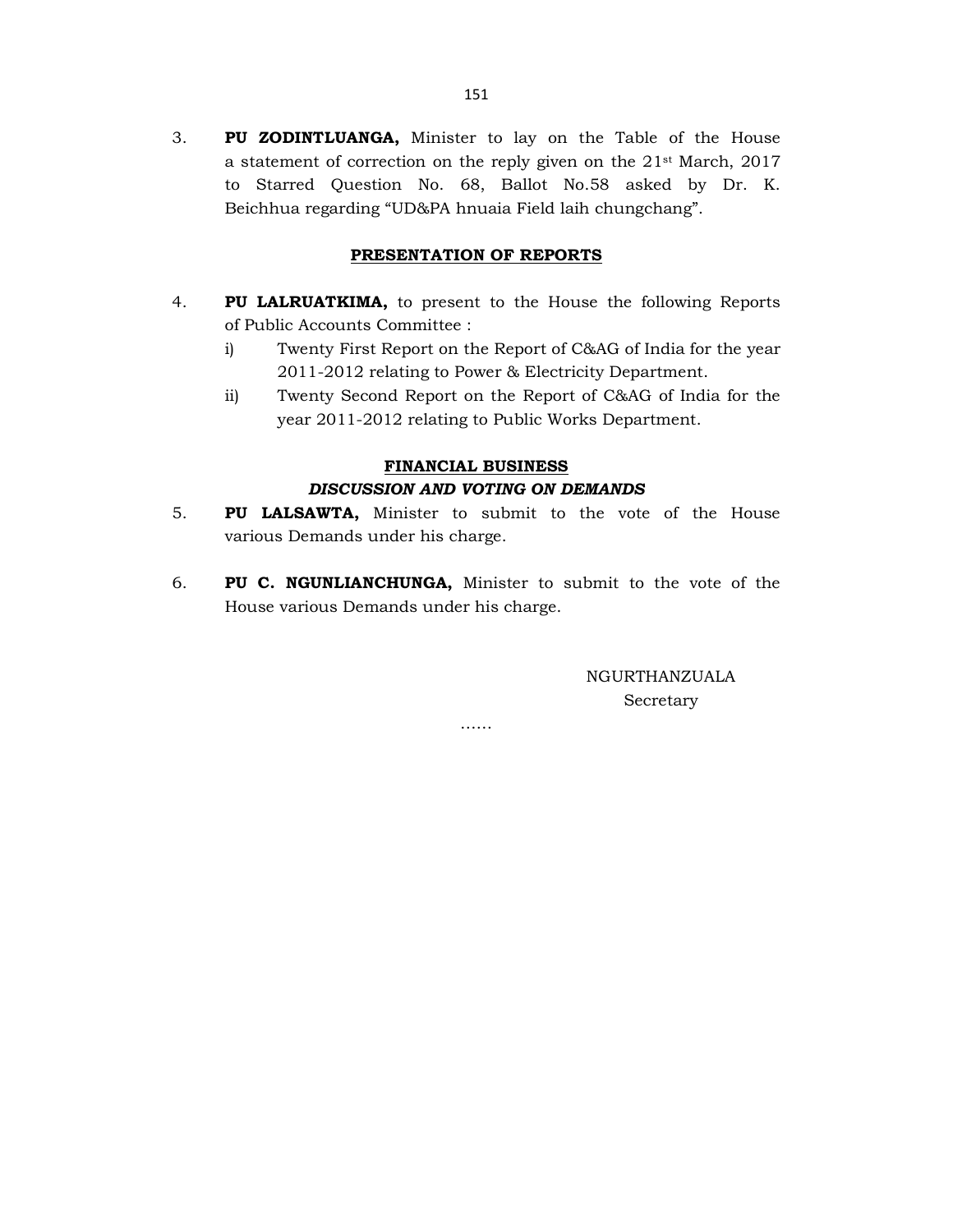SPEAKER : Let the peace of Christ rule in your hearts, since as members of one body, you were called to peace. And be thankful.

Colossians 3:15

Let us call upon Pu Lalruatkima to ask Starred Question No. 84.

PU LALRUATKIMA : Thank you, Pu Speaker. Starred Question No. 84. Will the Hon. Minister for Land Revenue & Settlement Department be pleased to state: -

- a) Nos. of LSC, Periodic Patta and Agricultural LSC being issued within the riverine reserve forest of Tut - Langkaih Protected Forest Reserve and Aizawl - Silchar Roadside Forest Reserve?
- b) No. of existing valid pass and the total area covered?
- c) The amount of Land Revenue collected from such areas during 2012-2016?

SPEAKER : The Minister concerned may answer.

PU R. ROMAWIA, MINISTER: Pu Speaker, the answer is as follows:

- a) The exact number could not be determined at the moment.
- b) There are 22 Nos. periodic patta within Tut Langkaih reserve area with expiry on 2010 and 2012 and none were renewed. The total area covered is 50.13 hectares.
- c) It is difficult to determine the exact amount as they are of different districts.

SPEAKER : Supplementary Question from Pu Ruatkima.

PU LALRUATKIMA : Pu Speaker, the same question was raised in the 5<sup>th</sup> Session, 2015 and it was stated in the reply that the Forest Department have lodged a complaint for encroachment of the reserve area and the reports have been sought for. If the report has not been received till today? If not, what is the reason?

SPEAKER : The Hon. Minister may answer.

PU R. ROMAWIA, MINISTER: Pu Speaker, yes, the report has not been received till date. However, there is the opinion to cultivate the fertile areas of the riverside forest.

| <b>SPEAKER</b>          | Supplementary Questions.                   |  |
|-------------------------|--------------------------------------------|--|
| PU LALRUATKIMA          | Will the expired 22 Nos. periodic patta be |  |
| renewed if applied for? |                                            |  |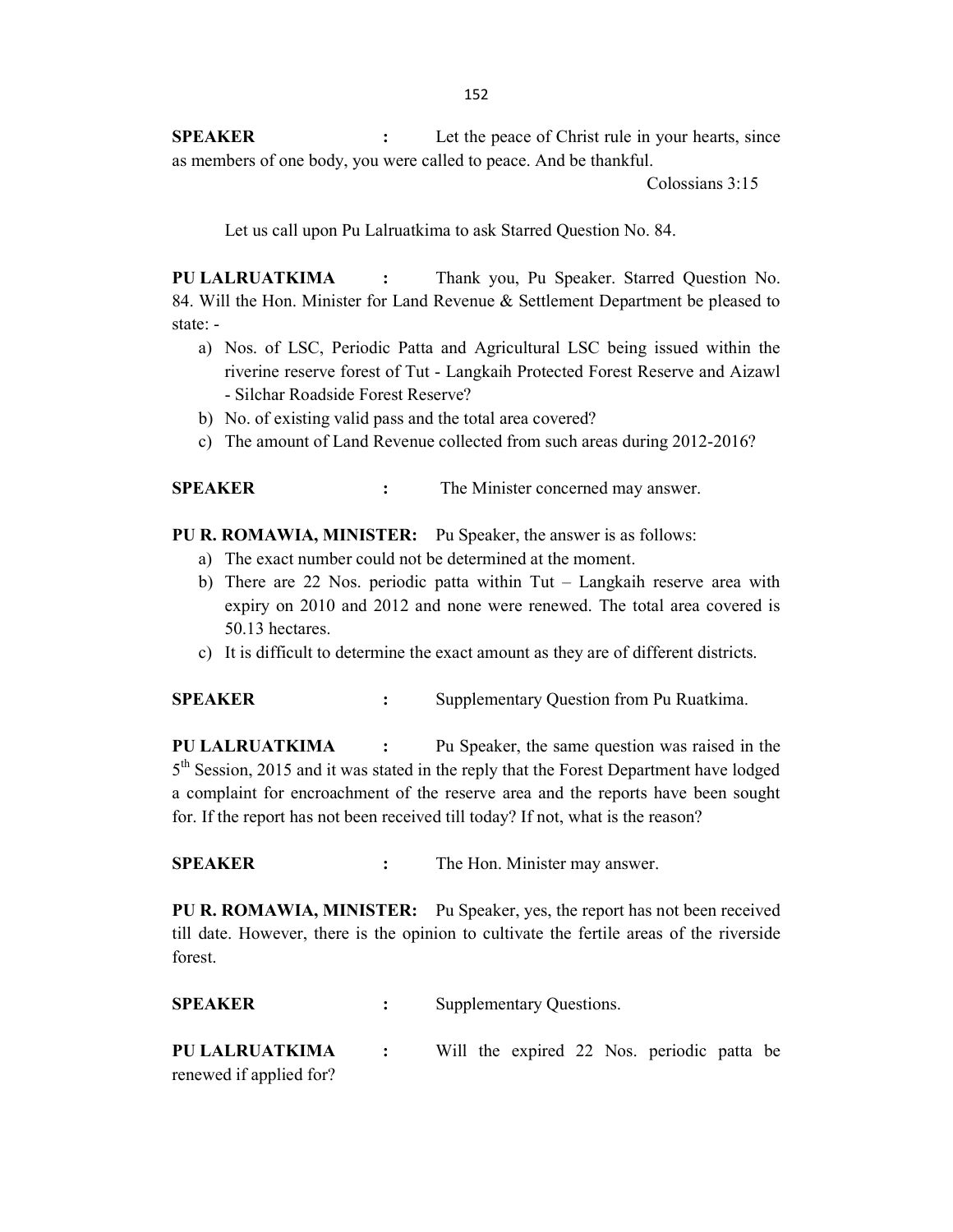SPEAKER : Pu K. Sangthuama may also ask.

PU K. SANGTHUAMA : Pu Speaker, the land-holders of Tuirial riverine areas are not allowed to renew their periodic pattas at the moment. Will the same process be continued in the future?

SPEAKER : The Hon. Minister may now answer.

PU R. ROMAWIA, MINISTER: The Land Reform Committee is being set up to study and give its report so as it is best suited for the people. Besides, to evade liabilities against the government, the department deals with the matter carefully not to violate the laws.

**SPEAKER** : Starred Question No. 85 may now be asked by Pu Nihar Kanti Chakma.

PU NIHAR KANTI CHAKMA: Thank you, Pu Speaker. Starred Question No. 85. Will the Hon. Minister for PHE Department be pleased to state: -

- a) Whether Tlabung Water Supply Scheme is completed?
- b) What is the present status?
- c) When will it be commissioned?

#### PU ZODINTLUANGA, MINISTER : Pu Speaker, the answer is:

- a) The physical work is completed.
- b) Renovation and Augmentation of Tlabung Water Supply Scheme is started from 30.1.2012 and water pump is put into function on 27.1.2015.
- c) The remaining fund for Renovation and Augmentation of Tlabung Water Supply Scheme is released by the central government on 8.2.2017. It will be commissioned as soon as the liabilities are paid from this fund.

SPEAKER : Supplementary Question from Pu Lalrobiaka.

PU LALROBIAKA : Pu Speaker, water supply scheme is introduced at West Phaileng as well but connection could not be given as yet. Step is taken also for water supply to Reiek but not yet completed. May I know the present status?

SPEAKER : Er. Lalrinawma.

Er. LALRINAWMA : Thank you, Pu Speaker. What is the estimate amount of this work? Is there any excess expenditure? If so, how much?

SPEAKER : Pu T. Sangkunga.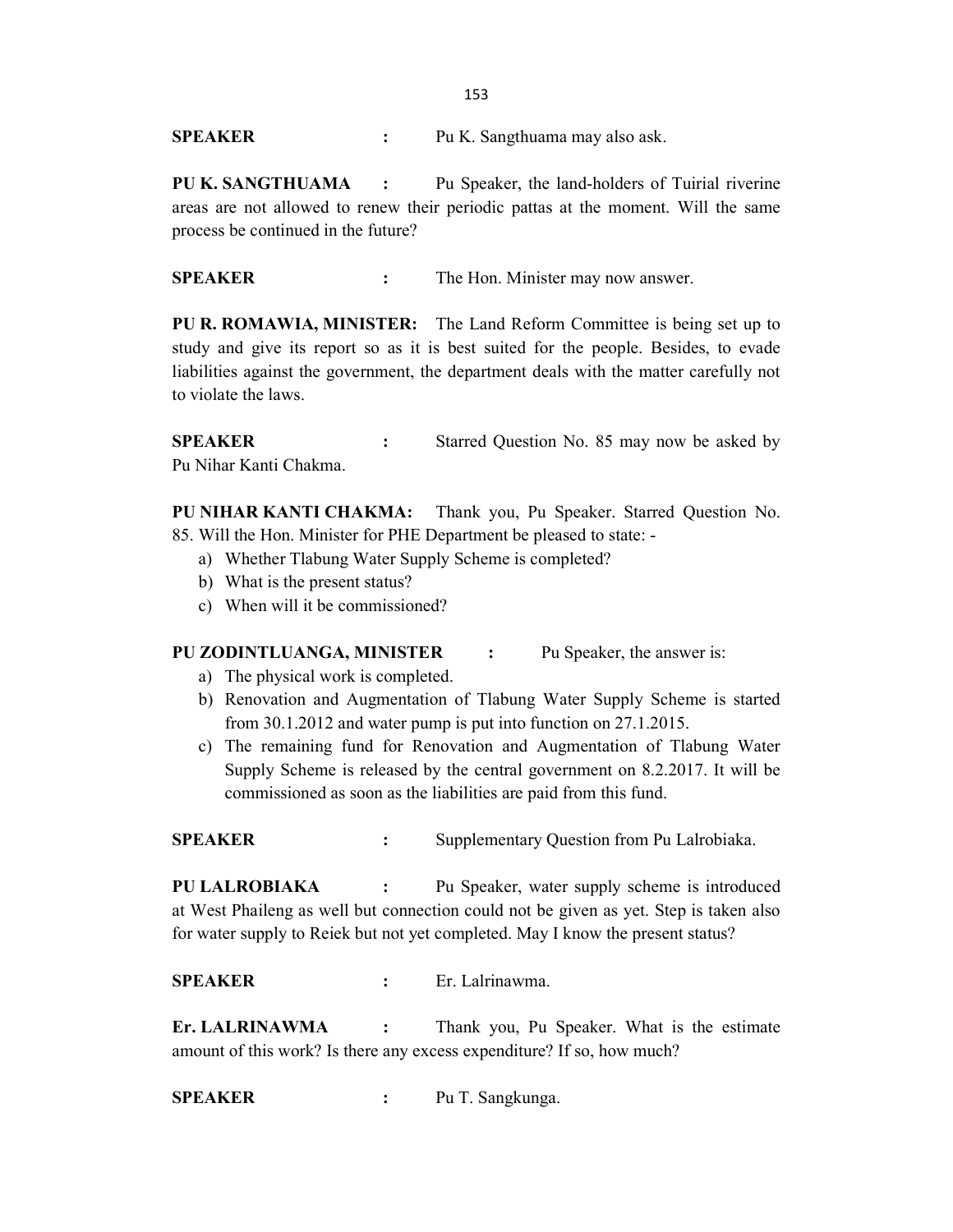154

PU T. SANGKUNGA : Pu Speaker, there is a potential of water supply dam at Samthang Zopui Hill which may be able to feed all the surrounding villages such as Samthang, Vaphai, Dungtlang, Leithum, Vanzau and Bungzung. May initiative be made in this regard?

SPEAKER : The Hon. Minister may answer.

PU ZODINTLUANGA, MINISTER: Pu Speaker, West Phaileng Water Supply Scheme is expected to be completed during this working season. Since Reiek is located on a hilltop, it is very difficult to provide water supply and thus proposed a large water reservoir tank which may be constructed with new innovation. It may be noted that the department is doing its level best to achieve the project.

 Regarding the question asked by Er. Lalrinawma, the standard bidding documents are now being examined. As of excess expenditure, I could not mention exactly at the moment and the point raised by Pu T. Sangkunga will be kept in mind.

SPEAKER : Let us now call upon Dr. K. Beichhua to ask Starred Question No. 86.

Dr. K. BEICHHUA : Pu Speaker, Starred Question No. 86. Will the Hon. Minister for Food, Civil Supplies & Consumer Affairs be pleased to state: -

- a) If ration maida available?
- b) Name of the firm supplying ration maida; the proprietor and his address and the amount supplied during  $2012 - 2017$ .

SPEAKER : The Hon. Minister concerned may answer.

- PU JOHN ROTLUANGLIANA, MINISTER: Pu Speaker, the answer is:
	- a) Ration Maida is not supplied at the moment.
	- b) Nil

SPEAKER : Supplementary Question from Dr. K. Beichhua.

Dr. K. BEICHHUA : I would like to ask regarding another type of wheat bran. Is ration atta distributed? If so, name of the authorized flour mills and the names of approved flour mills? Who is the contractor?

PU JOHN ROTLUANGLIANA, MINISTER: Atta is not supplied as a ration at present. Thus, answer to the following questions is NIL.

SPEAKER : Pu John Siamkunga may now ask Starred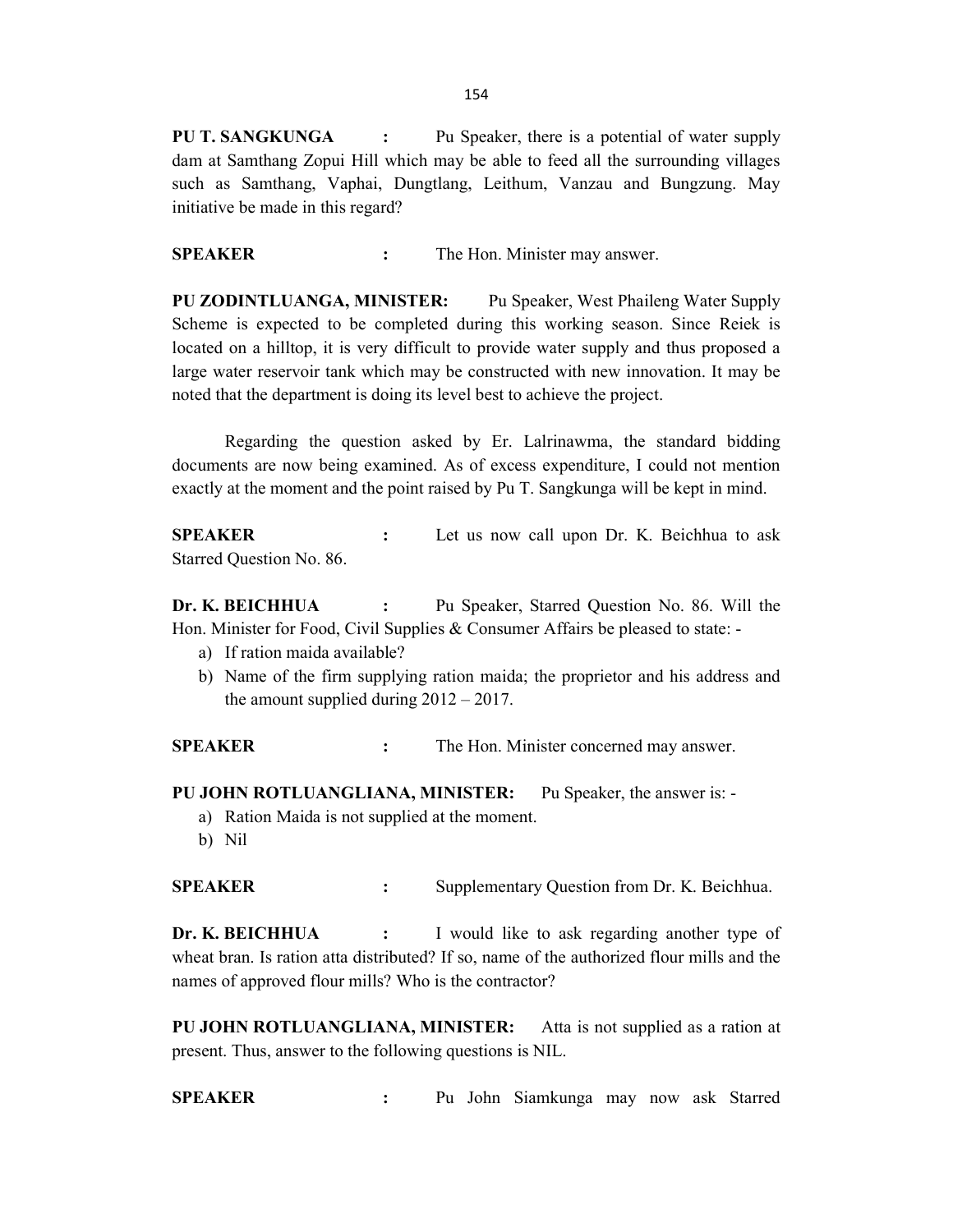Question No. 87.

PU JOHN SIAMKUNGA : Thank you, Pu Speaker. Starred Question No. 87, will the Hon. Minister for Environment, Forest & Climate Change Department be pleased to state: -

- a) No. of NLUP beneficiaries under this Department?
- b) The total amount of fund allocated to NLUP of this department during 2012- 2017?
- c) The area covered by NLUP of this department.

SPEAKER : The Hon. Chief Minister, Pu Lal Thanhawla may give the answer.

PU LAL THANHAWLA, CHIEF MINISTER: Pu Speaker, the answer is as follows: -

- a) 3282 Nos.
- b) ₹32,51,84,397.00
- c) 6564 hectares.

SPEAKER : Supplementary question from Pu Ruatkima.

PU LALRUATKIMA : Pu Speaker, Bamboo Day used is observed the day after *Chapchar Kut* which is proposed to be continued every year. However, it is not observed for about two or three years. What is the reason?

SPEAKER : The Hon. Chief Minister may answer.

PU LAL THANHAWLA, CHIEF MINISTER: Pu Speaker, I could not answer the exact reason and it will be enquired.

SPEAKER : Starred Question No. 88 from Pu K. Sangthuama.

PU K. SANGTHUAMA : Pu Speaker, Starred Question No. 88. Will the Hon. House Leader be pleased to state: - Is there any proposal for relocation of Serhmun village?

SPEAKER : The Hon. Chief Minister may answer.

PU LAL THANHAWLA, CHIEF MINISTER: Pu Speaker, it is proposed for relocation at their own request. Each family will be compensated with ₹10 lakh.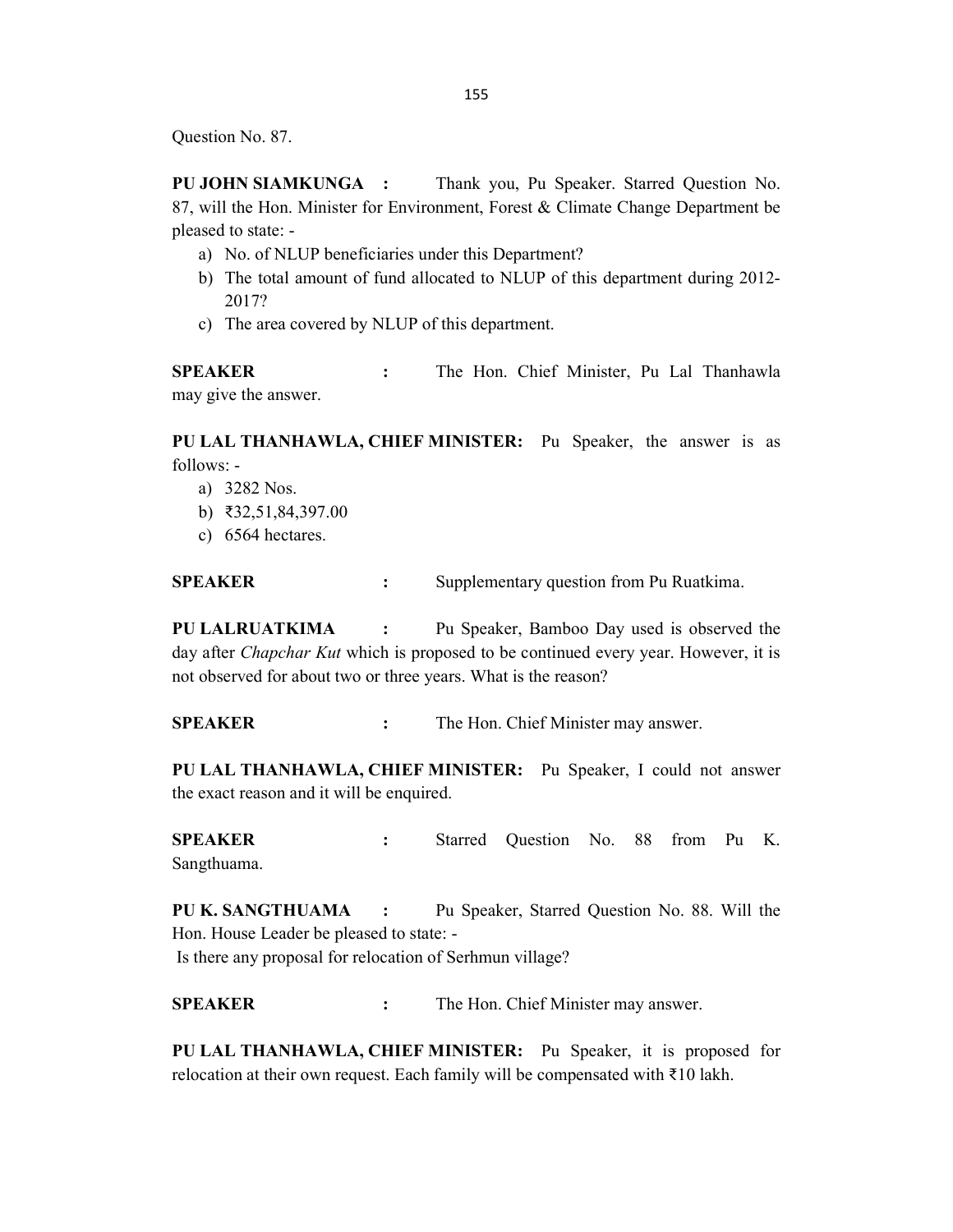SPEAKER : Pu Robiaka.

PU LALROBIAKA : Pu speaker, it is said that Zopui village has also been proposed for the same. What is the exact status of that proposal?

SPEAKER : Pu K. Sangthuama.

PU K. SANGTHUAMA : Pu Speaker, my Supplementary Questions are:

- a) What is the reason for relocation?
- b) In which places such villages will be relocated?
- c) If Forest Department intended to take over the whole territory of Serhmun village or only the village area?

SPEAKER : The Hon. Chief Minister may answer.

PU LAL THANHAWLA, CHIEF MINISTER: Pu Speaker, though survey has been prevailed on Zopui village, the report is not submitted as yet. Thus, the details could not yet be given.

 Proposed is made with a view to increase the forest coverage area. The whole territory will be included in the Dampa Tiger Reserve; it is believed that problems it brought to the people will then be stopped.

SPEAKER : Pu Ngurdingliana may ask Starred Question No. 89.

Dr. NGURDINGLIANA : Pu Speaker, Starred Question No. 89. Will the Hon. Minister for Environment, Forests & Climate Change Department be pleased to state: -

- a) Whether there is a proposal to include Rung Dil and Tamdil in Wetland Conservation and Management Rules, 2016 Scheme?
- b) If so, what will be the benefit for the surrounding villages?

SPEAKER : Let us call upon the Hon. Chief Minister to answer.

PU LAL THANHAWLA, CHIEF MINISTER: Pu Speaker, the answers are as follows: -

- a) Rung Dil and Tamdil are proposed to be included in Wetland Conservation and Management Rules, 2016 Scheme.
- b) The benefits for the nearby villages will be mainly of having better forest reserve and wildlife condition. There may be some labour works for them as

156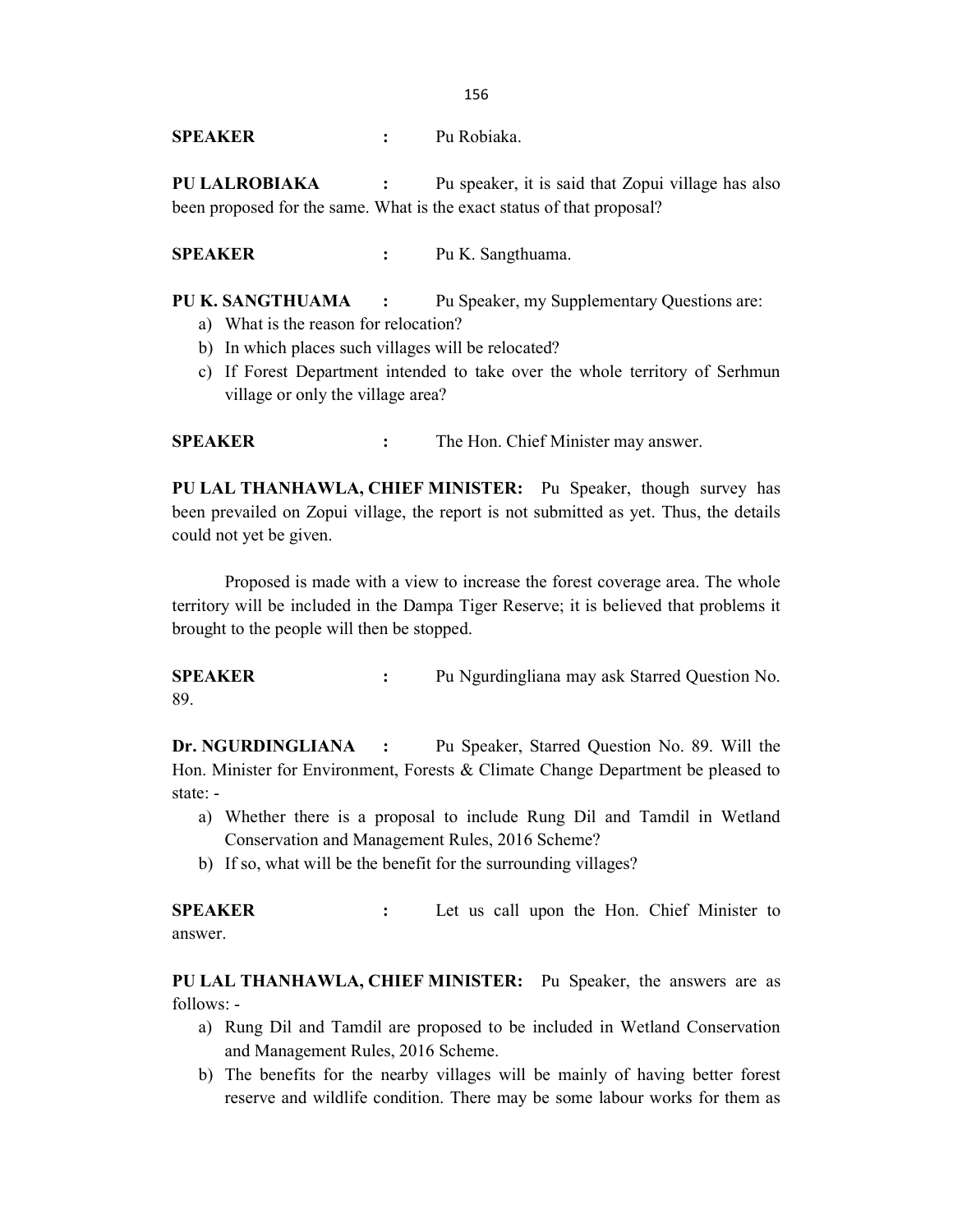well.

SPEAKER : Starred Question No. 90 to be asked by Pu Lalthanliana.

PU LALTHANLIANA : Thank you, Pu Speaker. Starred Question No. 90. Will the Hon. Minister for Excise & Narcotics Department be pleased to state: -

- a) How many wine-shops are there within Aizawl Municipal Council Area?
- b) If all the holders of such permit have opened the wine shop?
- c) Total Nos. of liquor license being issued?
- d) If the Govt. opined that the number of alcohol related death decreases after introduction of MLPC Act?

SPEAKER : The Hon. Minister concerned may answer.

PU R. LALZIRLIANA, MINISTER: Pu Speaker, the answer is: -

- a) The number of wine shop within Aizawl Municipal Area is Retail sale of liquor - 68 Nos. Retail sale for consumption on the premises - 2 Nos. Total - 41 Nos.
- b) No.
- c) 71,230 Nos.
- d) Excise Department has no answer for this question.

| <b>SPEAKER</b> | Supplementary Questions.                    |  |
|----------------|---------------------------------------------|--|
| Er. LALRINAWMA | Pu Speaker, how many wine shop are there in |  |
| Mizoram?       |                                             |  |

SPEAKER : Dr. Beichhua.

Dr. K. BEICHHUA : Pu Speaker, what is the minimum distance of wine shop from the National Highway as fixed by the Supreme Court order? If the order being complied?

SPEAKER : Pu Lalruatkima.

PU LALRUATKIMA : Pu Speaker, what is the existing vendor and warehouse license fee? Is renewal fee set to be increased? If so, by how much it will be increased?

SPEAKER : The Hon. Minister may now answer.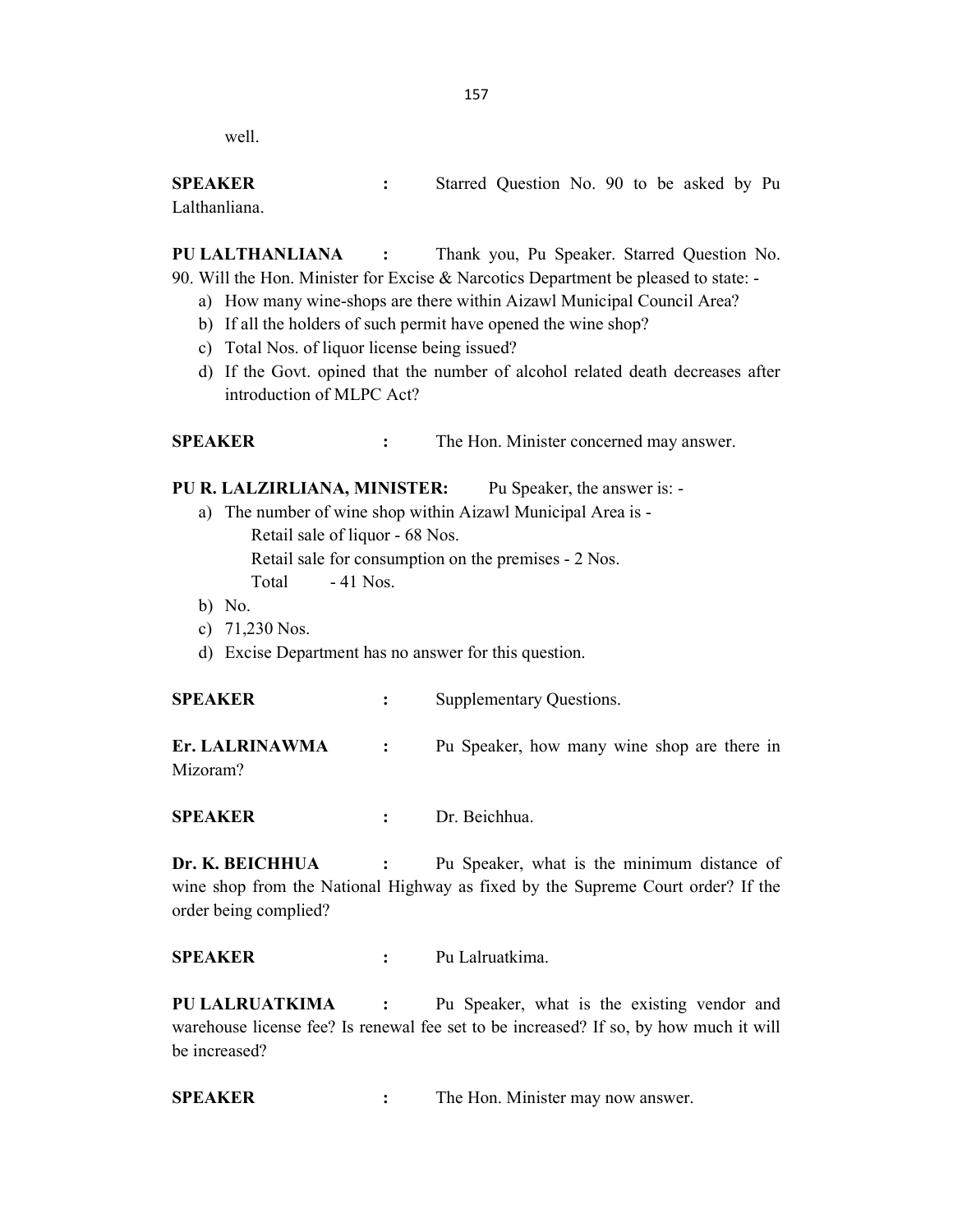PU R. LALZIRLIANA, MINISTER: Pu Speaker, I cannot answer the exact number of wine shop in Mizoram; it will be intimated later.

 As per the Supreme Court order, wine shop is not allowed within a distance of less than 500 metres and the order will be effective from April.

SPEAKER : Supplementary Question.

PU LALRUATKIMA : Pu Speaker, if there is a proposal to appeal MLPC Act?

PU R. LALZIRLIANA, MINISTER: Pu Speaker, a Committee is formed to study the impact of MLPC Act which again formed a study group under it. Preliminary Report from this committee is expected by the end of this year. Further necessary action will be taken based on the report.

SPEAKER : Pi Vanlalawmpuii Chawngthu may now ask Starred Question No. 90.

PI VANLALAWMPUII CHAWNGTHU: Thank you, Pu Speaker. Starred Question No. 9. Will the Hon. Minister for Public Health Engineering Department be pleased to state: -

 What step has been taken so far by the department for setting up Khawlailung as MP's Model Village? Thank you.

SPEAKER : The Hon. Minister may answer.

PU ZODINTLUANGA, MINISTER: Pu Speaker, we are now working on electrification of the said Model Village as DPR has also been prepared for water supply from the river Varhva.

SPEAKER : Question Hour is now over. We shall move to Laying of Paper. Before that, I would like to announce that Pu J.H. Rothuama, Pu S. Laldingliana and Pu Z.S. Zuala are granted leave of absence for today.

Let us now call upon the Hon. Chief Minister to lay 8 papers in his concern.

PU LAL THANHAWLA, CHIEF MINISTER: Pu Speaker, with your permission and of this august House, I hereby lay the following regulations on the table of the House: -

i) The Joint Electricity Regulatory Commission for Manipur & Mizoram (Metering for Grid Connected Renewable Energy) Regulations, 2016.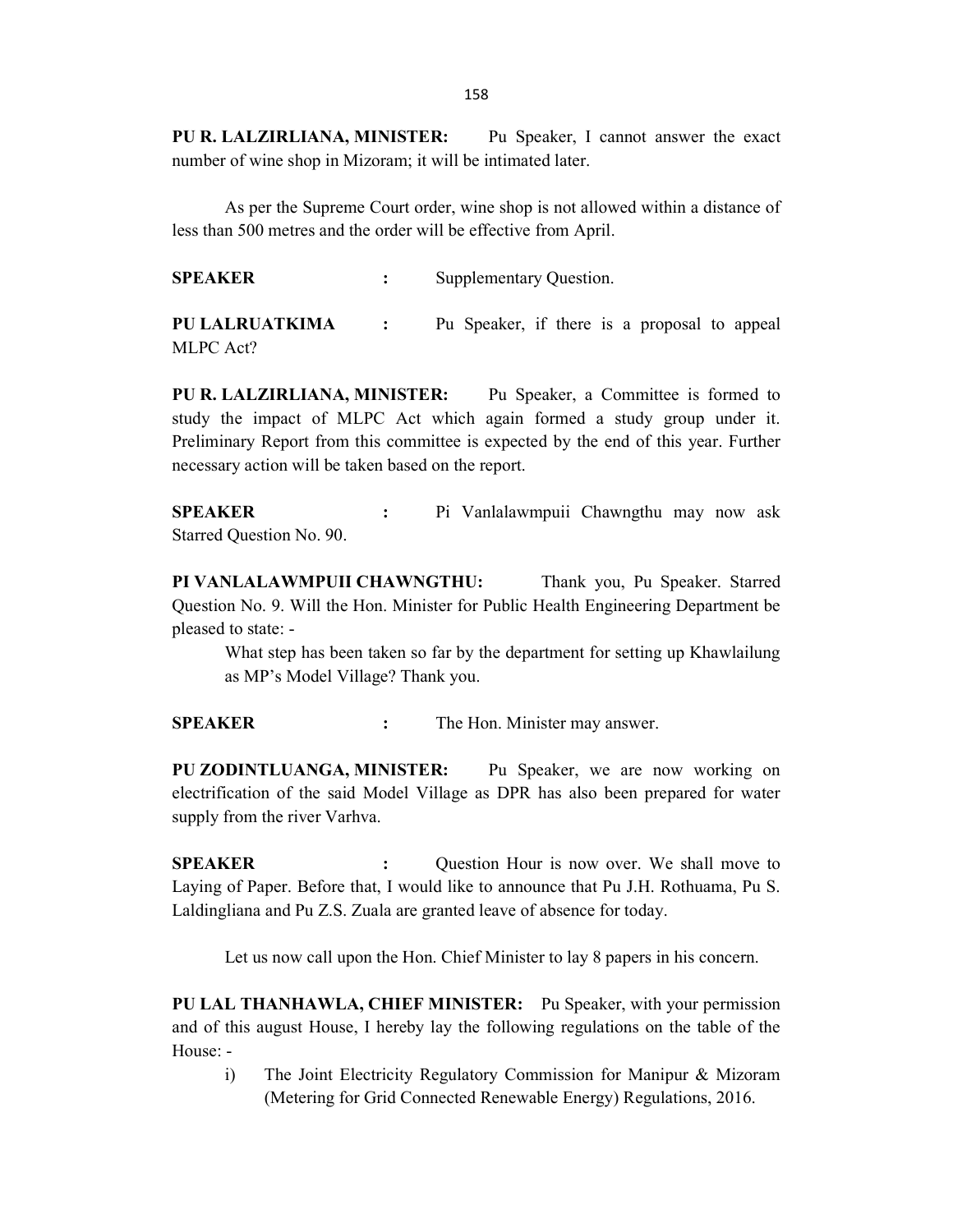- ii) The Joint Electricity Regulatory Commission for Manipur & Mizoram (Fees, Fines & Charges) (First Amendment) Regulations, 2016.
- iii) The Joint Electricity Regulatory Commission for Manipur & Mizoram (Metering for Grid Connected Renewable Energy) (First Amendment) Regulations, 2016.
- iv) The Joint Electricity Regulatory Commission for Manipur & Mizoram (Electricity Supply Code) (Second Amendment) Regulations, 2015.
- v) The Joint Electricity Regulatory Commission for Manipur & Mizoram (Electricity Supply Code) (Third Amendment) Regulations, 2016.
- vi) The Joint Electricity Regulatory Commission for Manipur & Mizoram (Electricity Supply Code) (Fourth Amendment) Regulations, 2016.
- vii) The Draft Joint electricity Regulatory Commission for Manipur & Mizoram (Forecasting, Scheduling, Deviation Settlement and Related Matters of Solar and Wind Generation Sources) Regulations, 2016.
- viii) The Joint Electricity Regulatory Commission for Manipur & Mizoram (Consumer Grievance Redressal) Regulations, 2016."

Thank you.

SPEAKER : Let the copy be distributed. Let us call upon Pu Zodintluanga, Hon. Minister to lay on the table of the House corrigendum on Question No 68, Ballot No. 58 asked by Dr. K. Beichhua.

PU ZODINTLUANGA, MINISTER: Pu Speaker, on the answer to Starred Question No. 68 (b), the amount of DPR should be  $\overline{z}$ 2498.14 lakh. Therefore, with your permission and of the House, I hereby lay the "Statement Correction on the reply given on the  $21<sup>st</sup>$  March, 2017, Starred Question no. 68, Ballot No. 58" on the table of this august House.

**SPEAKER** : Let the copy be distributed. Let us now call upon Pu Lalruatkima, Chairman of Public Accounts Committee to lay papers regarding their committee.

PU LALRUATKIMA : Pu Speaker, with your permission and as authorized by Public Accounts Committee, I present the 21<sup>st</sup> and 22<sup>nd</sup> Report of PAC. Thank you.

**DEPUTY SPEAKER** : Let the copy be distributed. We will proceed to Budget Discussion and Voting on Demands and we will take up the demands of our two Ministers viz. Pu Lalsawta and Pu C. Ngunlianchunga. It is disappointing that the Opposition members walked out due to misunderstandings (…interruption….)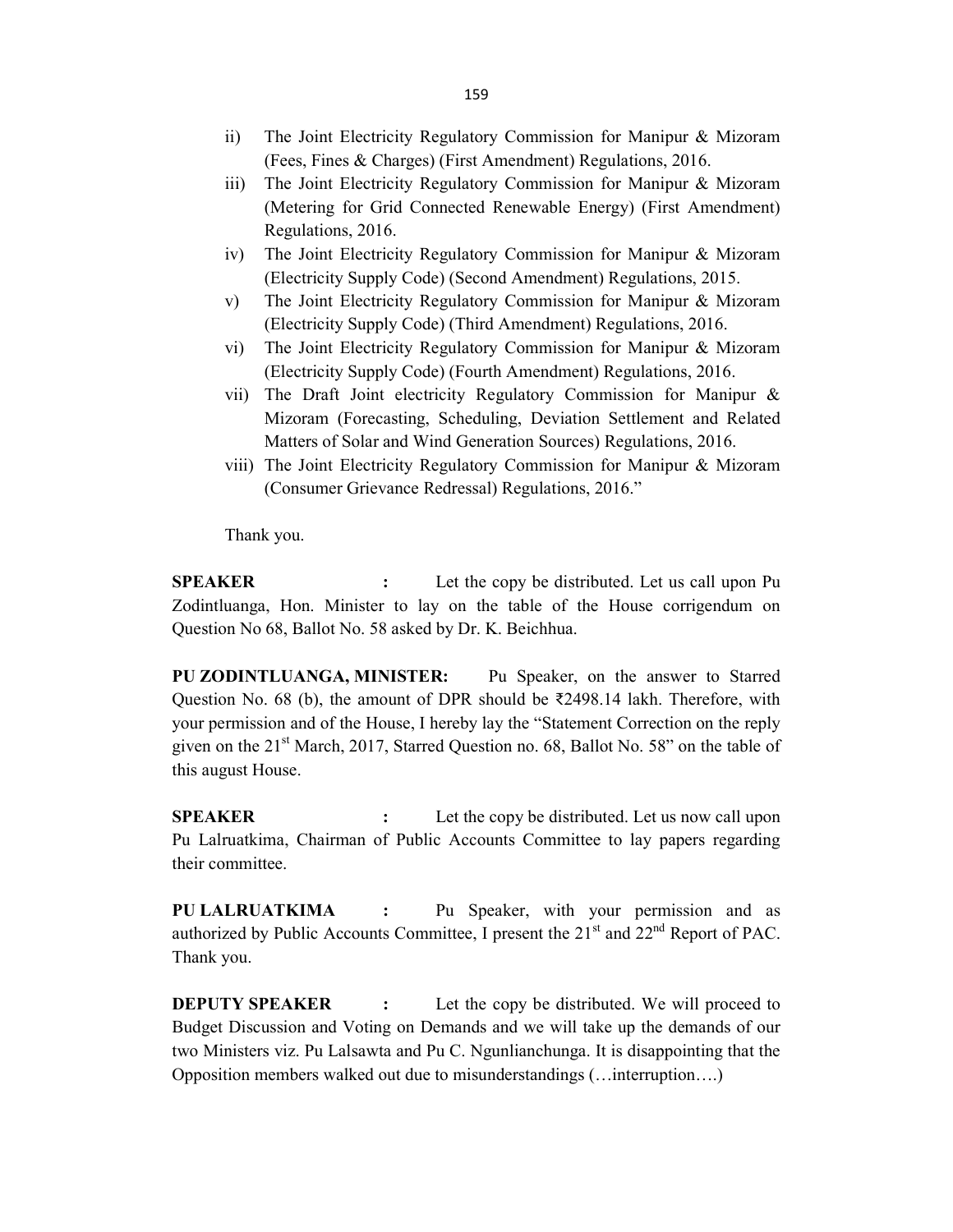PU LALTHANHAWLA, CHIEF MINISTER: Pu Dy. Speaker, you should not feel responsible because the oppositions should always seize their first opportunity for debates and there were no members who stood up even after you asked if there are any.

**DEPUTY SPEAKER** : Much obliged. As a Master Degree holder in Law, I practiced for a long time in courts and I am familiar with this House proceedings. It doesn't mean we have to wait till the last minute if there are no more members who are up for discussions. I looked around and asked if there are any members left but they said, 'we raised' only after I requested the Minister. There is no way to tell the Minister to sit down from this Chair and that is why I made the decision.

 Besides, Pu Lalruatkima showed an unruly behavior while questioning MIZOFED rice supply and I told him he would leave the House if he continued to do so (interruption)

PU LAL THANHAWLA, CHIEF MINISTER: Pu Dy. Speaker, you are within your rights to suspend us as per our Rules. It is legal to suspend those members with unruly behaviors and disrespecting the Speaker Chair and the duration is also yours to decide.

PU T.T. ZOTHANGSANGA: Pu Dy. Speaker, false rumors are spreading on social media and is there a way to provide us the video clips of yesterday's proceedings to show that they are not raising their hands like they claimed to do? Besides, they are releasing their manifesto SEDP today and they are leaving for their party office for this and not because they are displeased.

**DEPUTY SPEAKER** : As mentioned by our House Leader, it is a good opportunity for the oppositions to criticize the Govt. works and mention their needs. Anyway, it seems that they don't have any and the Assembly will look into the video clip which is a great idea.

I request Pu Lalsawta, Minister to submit his Demands.

PU LALSAWTA, MINISTER: Pu Dy. Speaker, with the approval of the Governor and of the House, I hereby lay the following demands. Thank you.

| Demand<br>Nos. | <b>Purpose</b> | Amount $(\bar{\zeta})$ |
|----------------|----------------|------------------------|
|                | Law & Judicial | 20,44,59,000.00        |
|                | Taxation       | 16, 12, 79, 000. 00    |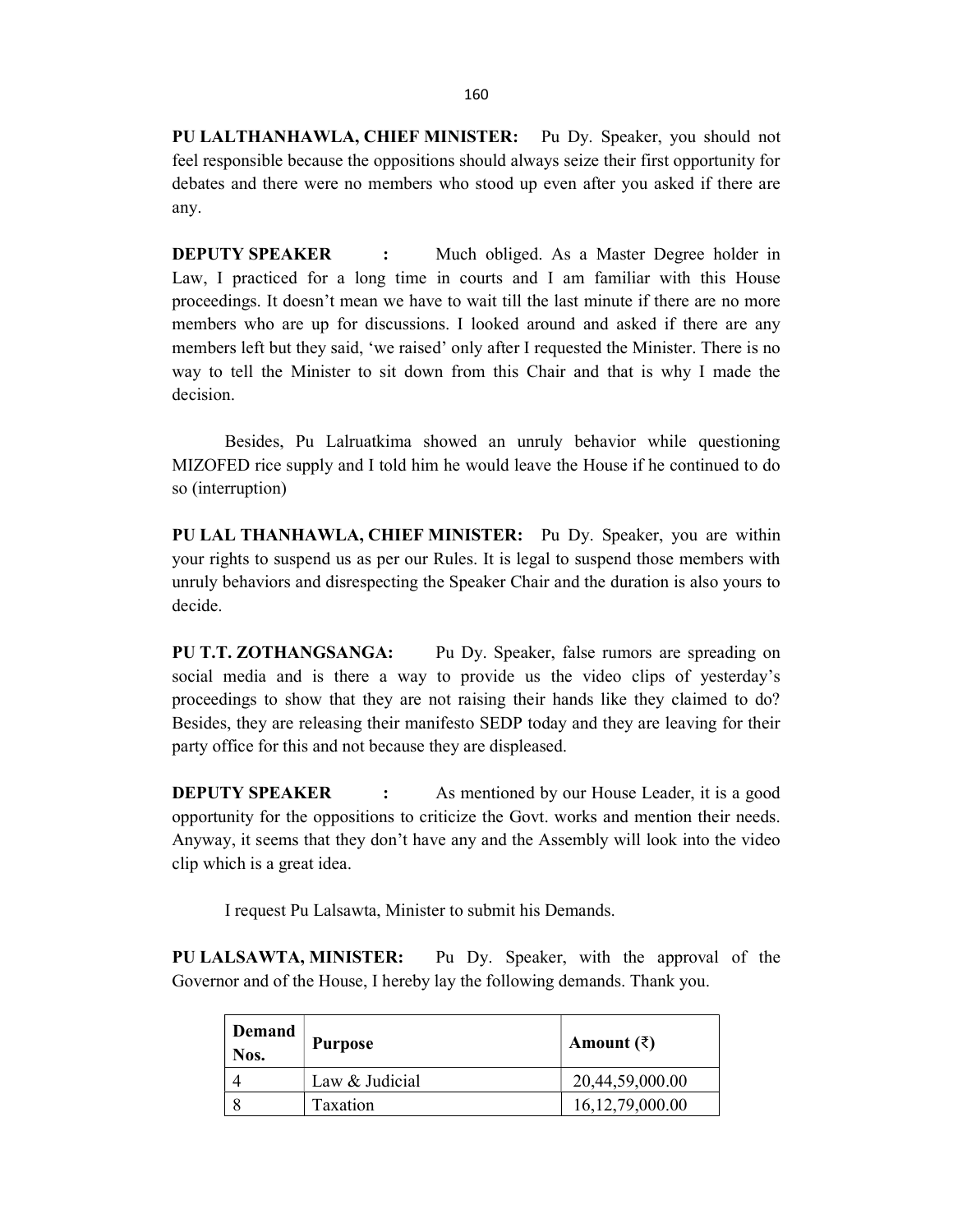| Finance                         | 16,65,82,13,000.00 |
|---------------------------------|--------------------|
| Planning & Prog. Implementation | 81,51,25,000.00    |
| <b>TOTAL</b>                    | 17,83,90,76,000.00 |

**DEPUTY SPEAKER** : I request Minister Pu C. Ngunlianchunga to submit the following demands on the table of the House.

| Demand<br>Nos. | <b>Purpose</b>                      | Amount $(\bar{\zeta})$ |
|----------------|-------------------------------------|------------------------|
| 18             | Printing & Stationery               | 13,30,48,000.00        |
| 30             | Disaster<br>Management<br>$\&\perp$ | 20,99,47,00.000        |
|                | Rehabilitation                      |                        |
| 34             | Animal Husbandry & Veterinary       | 69,48,20,000.00        |
|                | <b>TOTAL</b>                        | 1,03,78,15,000.00      |

PU C. NGUNLIANCHUNGA, MINISTER: Pu Speaker, with your permission and on the recommendation of the Governor, I lay on the table of the House-

| <b>Demand</b><br>Nos. | <b>Purpose</b>                                   | Amount $(\bar{\zeta})$        |
|-----------------------|--------------------------------------------------|-------------------------------|
| 18                    | Printing & Stationery                            | 13,30,48,000.00               |
| 30                    | $\&$<br>Management<br>Disaster<br>Rehabilitation | $\vert 20,99,47,00.000 \vert$ |
| 34                    | Animal Husbandry & Veterinary                    | 69,48,20,000.00               |
|                       | <b>TOTAL</b>                                     | 1,03,78,15,000.00             |

**DEPUTY SPEAKER** : We will have discussions and, is 10 minutes enough for each member?

PU R. ROMAWIA, MINISTER: It is preferable if the members raised their hands during the first hour and you could observe those members who did so that our participation is more peaceful. It would also be better if the members who are up for discussions submit their names so that yesterday's problem doesn't repeat.

DY. SPEAKER : That is a great idea but it is unknown if they have anything to say or not if they didn't raise their hands.

PU JOHN ROTLUANGLIANA, MINISTER: Pu Speaker, our system is fine and I understand why they left yesterday. However, the House was disrespected when they said they will not sit while the Dy. Speaker is on the Chair.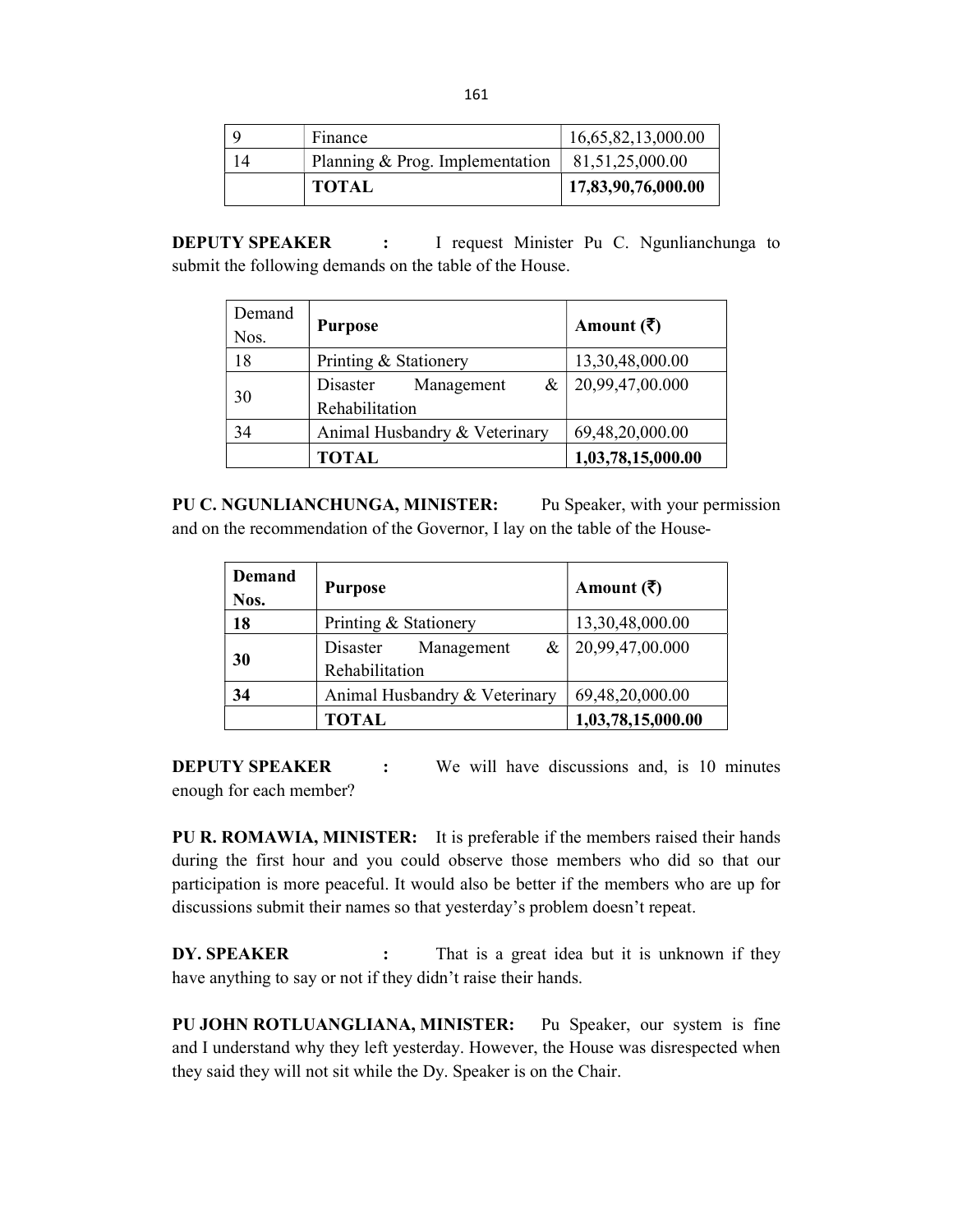**DEPUTY SPEAKER** : That is the House Leader and Speaker's call whether we sit or not. Who will start? Pu P.C. Zoram Sangliana.

PU P.C. ZORAM SANGLIANA: As seen on yesterday's National News, the Speaker of Maharashtra suspended several MLAs till December due to unruly behaviors and disrespecting the House. The members on your left side suspend themselves and it makes me wonder if their constituency would vote them again. It is sad when members left the House due to one disagreement.

 I support the demands of our Finance Minister and it is impressive how his budget is well prepared and made easier to understand. It is clear that our Finance Minister bear the people in his mind while laying the budget of NEDP as seen on our economic survey 2016-2017 and it is impressive that the lives of the laborers, farmers etc will be made much easier by making better arrangements and better facilities. Our House Leader paved a way with NLUP for more than 1 lakh beneficiaries and there are many who profited from this.

 Apart from the works by our Finance Minister and Parliamentary Secretary, the hard works contributed by the Department Officers, staffs including IV Grades are also all appreciated. However, the Budget Sessions are usually held on March within a very limited time and it would be much more relaxing if we held them from January and have breaks in between.

 Our Finance Minister and the officers worked hard for the public welfare and have an effective Financial Management. They also present the Pie-Chart of our entries in colors which are never done before. The Finance Minister also helped us construct several buildings in our constituency and we are quite eager for them to be opened.

 Progresses are made on Printing & Stationary Department- Demand No.18 and it would be appreciated if our Finance Minister funded the Department when their equipments are to be repaired. Demand No.30- Disaster Management plays an important role during natural disasters and it is impressive that measures are also taken for the department.

 In regard to Animal Husbandry, the Department constructed a clean animal slaughter house in Aizawl which is much preferred by the people and it is impressive that another corporation is taking measures to construct another slaughter house. It is also appreciating that we are now producing milks of our own, different kinds of fresh meats etc whether it is from NLUP or other departmental scheme.

Lastly Pu Dy. Speaker, they are only targeting you (the chair) for their excuses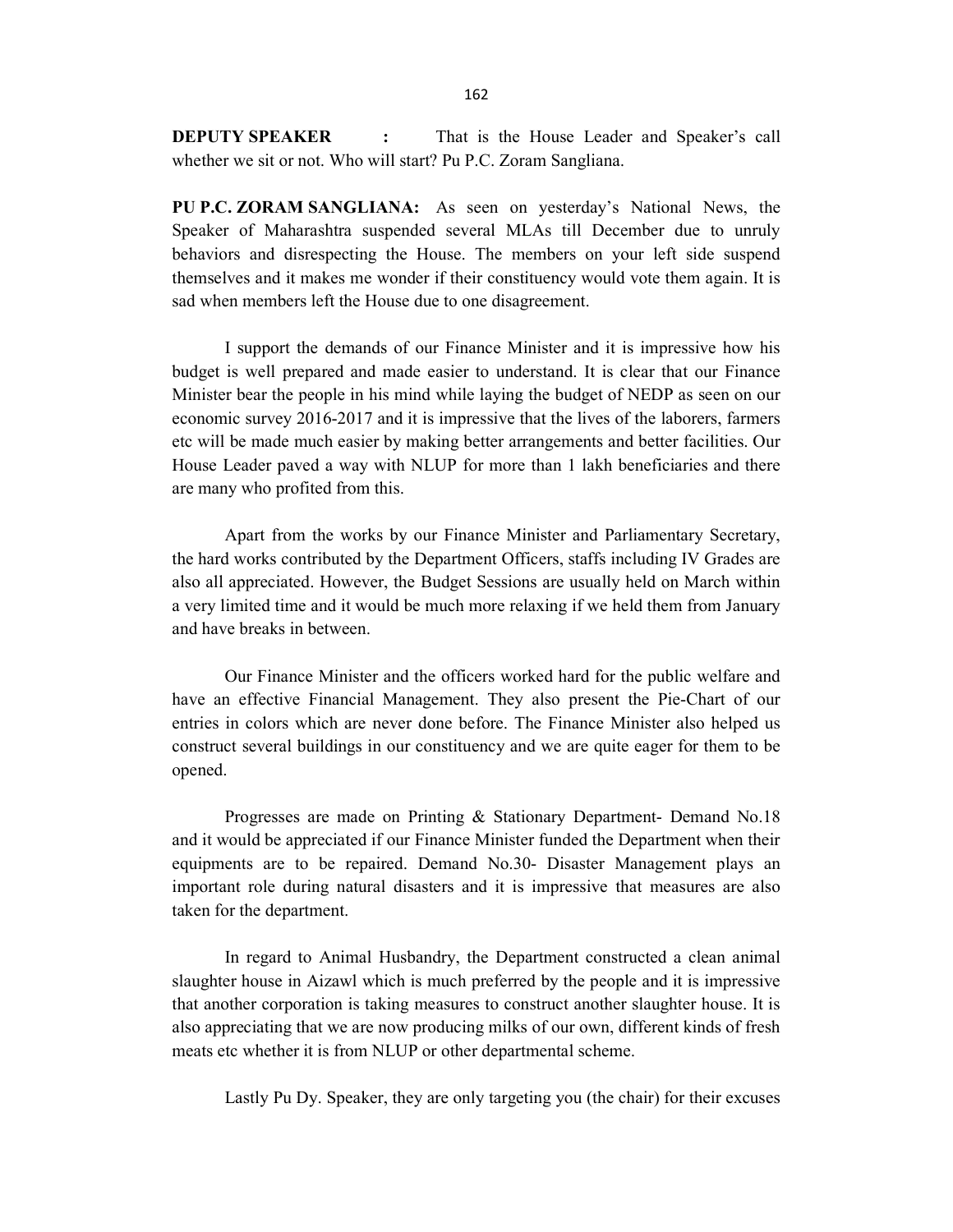but I applaud your leadership. I feel honored to be a part of this House and I support the demands of our Finance Minister and Veterinary Minister. Thank you.

**DEPUTY SPEAKER :** Pu Hmingdailova Khiangte.

PU HMINGDAILOVA KHIANGTE: Thank you, Pu Dy. Speaker. Starting with Demand No. 9, our Finance Minister had maintained a 'Year of Consolidation' for the past two years which showed that the Govt. is capable of maintaining finances; withdrawing GPF is also becoming much easier as well.

 Hindi teachers under the Centrally Sponsored Scheme were not paid for 10 months and it is fortunate that the Finance Minister can provide salaries from Mizoram Govt. budget that is worth 4 months to these 1300 teachers.

 Our per capita income has increased by 11.27% during 2014-2015 and 20115- 2016 and we are fortunate to have our Finance Minister and the officials who are experts in financial management. Looking at our 2017-2018 budget, it is appreciating that all Govt. employees will not face anymore problems on monthly salaries. The state owned tax receipt will also increase from ₹311-318 crores to ₹397.71 crores and measures are also taken to collect taxes and increase them in order to make our state self-reliant.

The TE for Police Department has increased by  $\overline{\xi}$ 218 lakhs for the past two years, ₹76 lakhs for motor vehicles and ₹340 lakhs for uniforms which are all appreciated. Apart from this, ₹39.50 crores for resurfacing roads and ₹200 crores for PMGSY are also allotted.

 Moving to Animal Husbandry & Veterinary Department, our Minister took good care of his Department and it is a good strategy that local pigs are brought for NLUP and not from other states.

 In regard to Demand No. 30, Mizoram has heavy rainfall which often results in landslides and that is why our Minister gives high importance to awareness campaigns even at schools, colleges etc. Pu Dy. Speaker, thank you and I support the demands of our Ministers to be passed.

DEPUTY SPEAKER : Pu R.L. Pianmawia.

PU R.L. PIANMAWIA : Pu Dy. Speaker, it is impressive that our Finance Minister has a good preparation to lay the demands in Mizo language. He is quite capable in managing finances and it is also clear that the Department contributes a lot as well. The situation of the Police Department of Home Department is bad and it is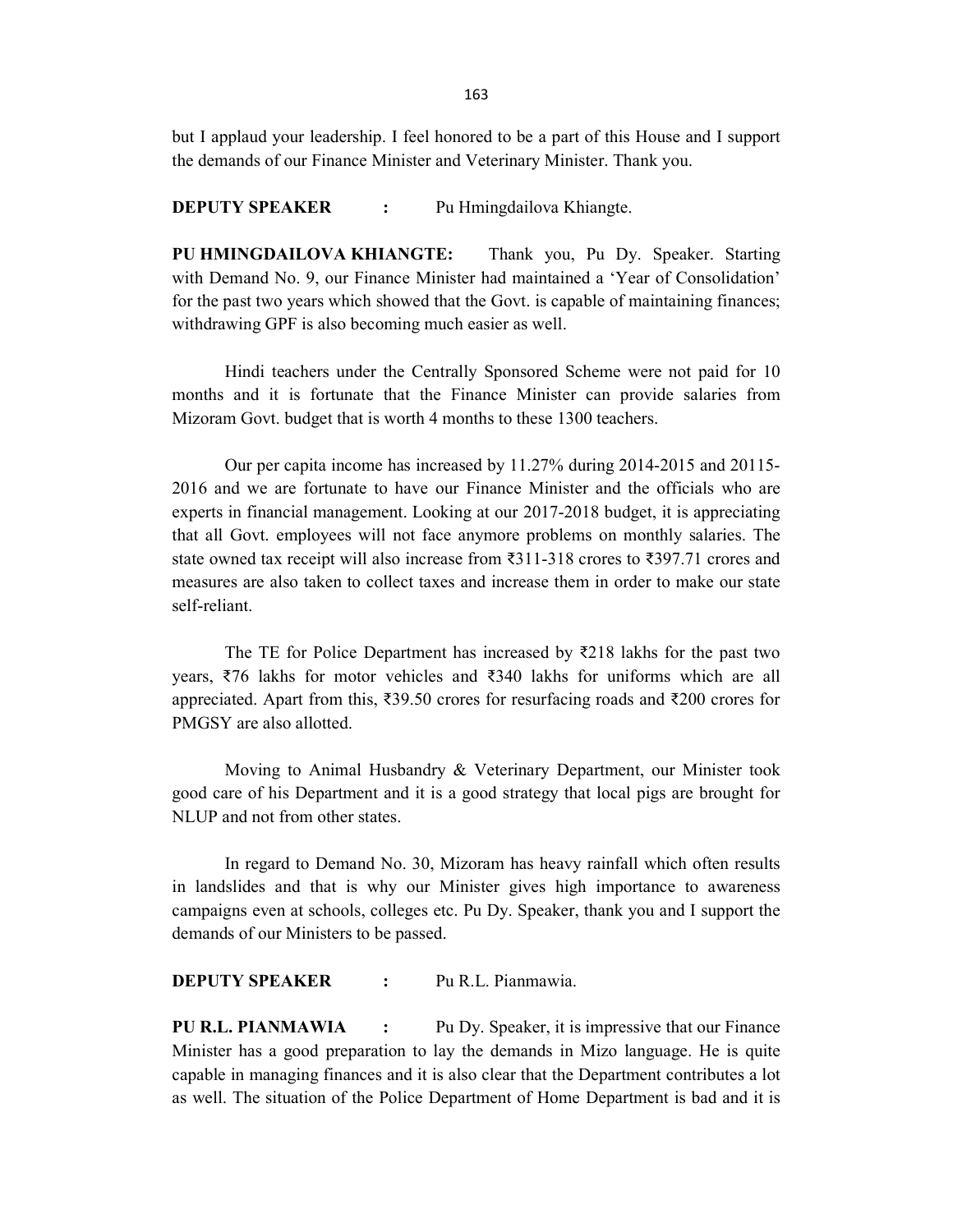appreciating that it is given importance in reality. We also came to know how hard the Planning Department is working for the state's development.

 In regard to Law Department, it seems that the Department is in short on staffs especially when it comes to VAT.

 The DM&R Department allotted to Pu C. Ngunlianchunga plays a very important role and my constituency is in need of Tarpoulin/Silpoulin the most. So, it is appreciating that our needs are provided though less sufficient. The department is ever ready to supply roofing material to the victims and SDRF is also established through this Department which provides essential aid to the victims.

 My constituency receives a lot of favors from Veterinary Department as more works being carried out. However, the service of those posted doctors is less enough for a wide constituency like ours. Also, it would be appreciated if there are more VFA.

 Regarding Printing & Stationery Department, it is impressive that we are now able to print school textbooks, calendars etc in our own state and also for providing stationery items of good quality. I support the demands of our Ministers and it would be appreciated if the budget fund for Veterinary Department is increased so as to resolve the problems of rural people on supply of animal feeds. Thank you.

### DEPUTY SPEAKER : Pu T. Sangkunga.

PU T. SANGKUNGA : Thank you, Dy. Speaker. It is a privilege to be here to discuss the demands of the two hon. Ministers. We now have implemented Separation of Judiciary to deal with cases we have in our state. Our Judicial Service Officers are working even on Sundays and Christmases and often have trainings in Allahabad, Delhi etc. So, shortage of staff is intensive and should be given more staffs.

 Next is Demand No.8, Taxation Department. It is the department which deals with our income sources as it is in which collection of our revenues and taxes depends upon. The Department collected  $\text{\textsterling}42.07$  lakhs in the previous years while it is  $\text{\textsterling}200.69$ crores today. GST is said to be implemented this  $1<sup>st</sup>$  July and I believe our taxes will increase even more. The Department needs to make a lot of improvement and more importance should therefore be given in filling up the vacant posts.

 Accounts & Treasuries is making a lot of improvement since the time of UT especially in dealing with GPF as it even received the award for 'Best State for Subscribers Record Maintenance' which further indicate efforts of the department.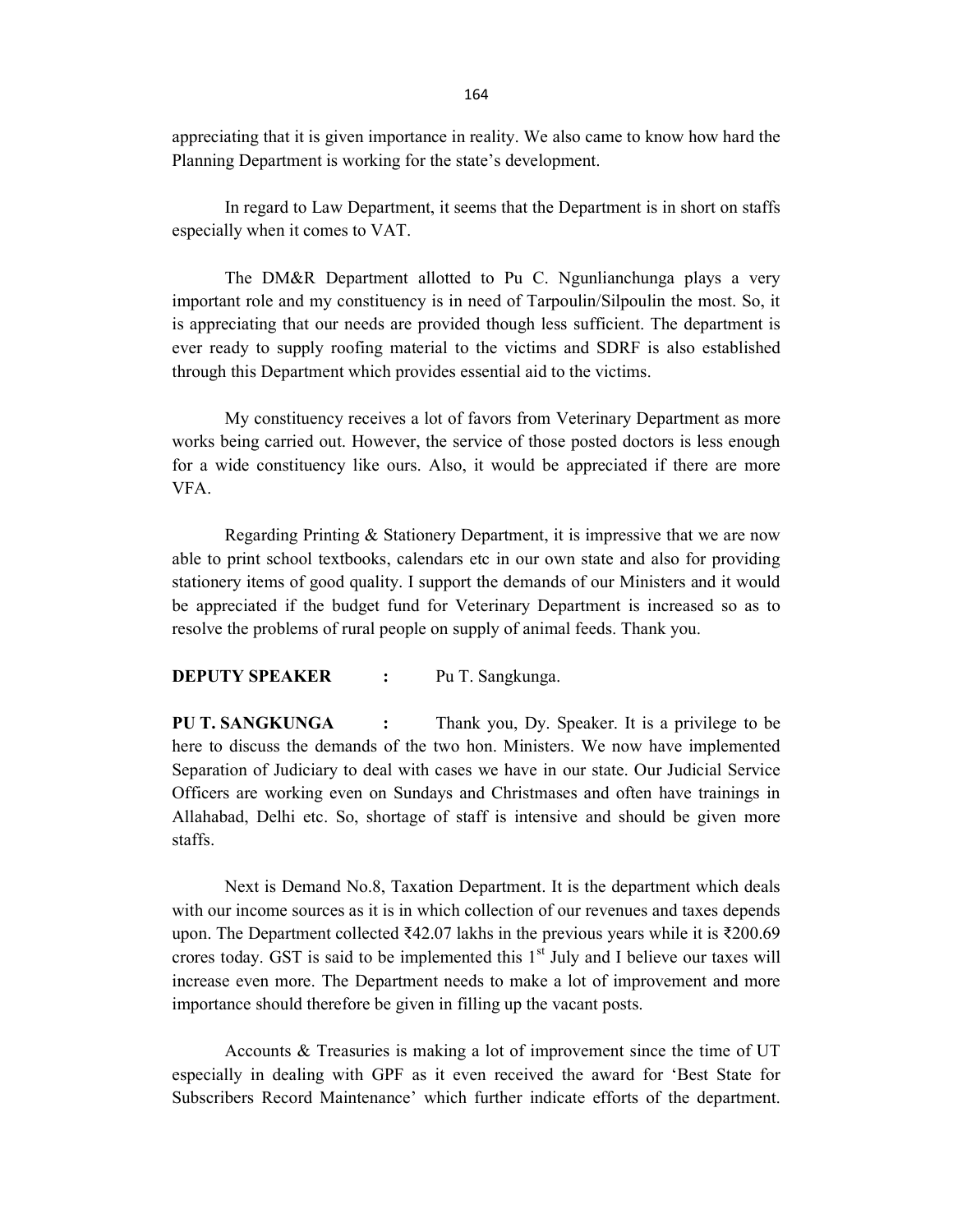However, some sorts of improvement is needed in the service of staffs which deals with the people's needs.

 Veterinary Department is also making a lot of progresses especially on animal insemination and it is impressive that Bull's semen storage tank is being installed. It is the only department in the country in which artificial insemination on pigs is done at field level. It is impressive that Calf Rearing Centers has also been set up at Thingdawl, Selesih, Lunglei and Mampui.

 Mizoram, Manipur hilly areas, Nagaland and Arunachal Pradesh are the only states who are engaged in mithun farming as the cost of beef is rising. While this is the case, mithun farms in Mizoram are hardly successful due to lack of enough fencing materials. I therefore request the House Leader, Planning and Finance Minister to provide enough barbed wire for fencing.

 It is notable that progress is seen in the supply of silpoulin and roofing material thanks to the efforts of the concerned minister.

 Next is Demand No. 14, Planning & Programme Implementation. It is impressive that the House Leader knows how to make alternative arrangement in times of no funds available for our plans. It is also appreciated that NEDP has also been introduced.

 Printing & Stationery Department receives revenue for supplying stationery materials to other departments without any profits to further checks the practice of corruptions since any item is purchased with Challan system. Under the leadership of the hon. Minister, the department is making a lot of progress in dealing of works.

 Pu Dy. Speaker, all the posts of Veterinary Doctor which had been filled up lately have now becomes unoccupied once gain and it would be appreciated if this concerned official examines the case. Lastly, I support the demands of the hon. Ministers. Thank you.

PU H. ZOTHANGLIANA : Thank you, Pu Dy. Speaker. As mentioned by our leaders, I find that the Opposition members are have shown improper conduct with lame excuses.

 Regarding Demand No. 4, the Department works very hard but is in short of staffs; it would be appreciated if more staffs are recruited.

 Pu Dy. Speaker, ₹800 lakhs was sanctioned last year for construction of the judicial building and staff quarters at Lawngtlai and it would be appreciated if the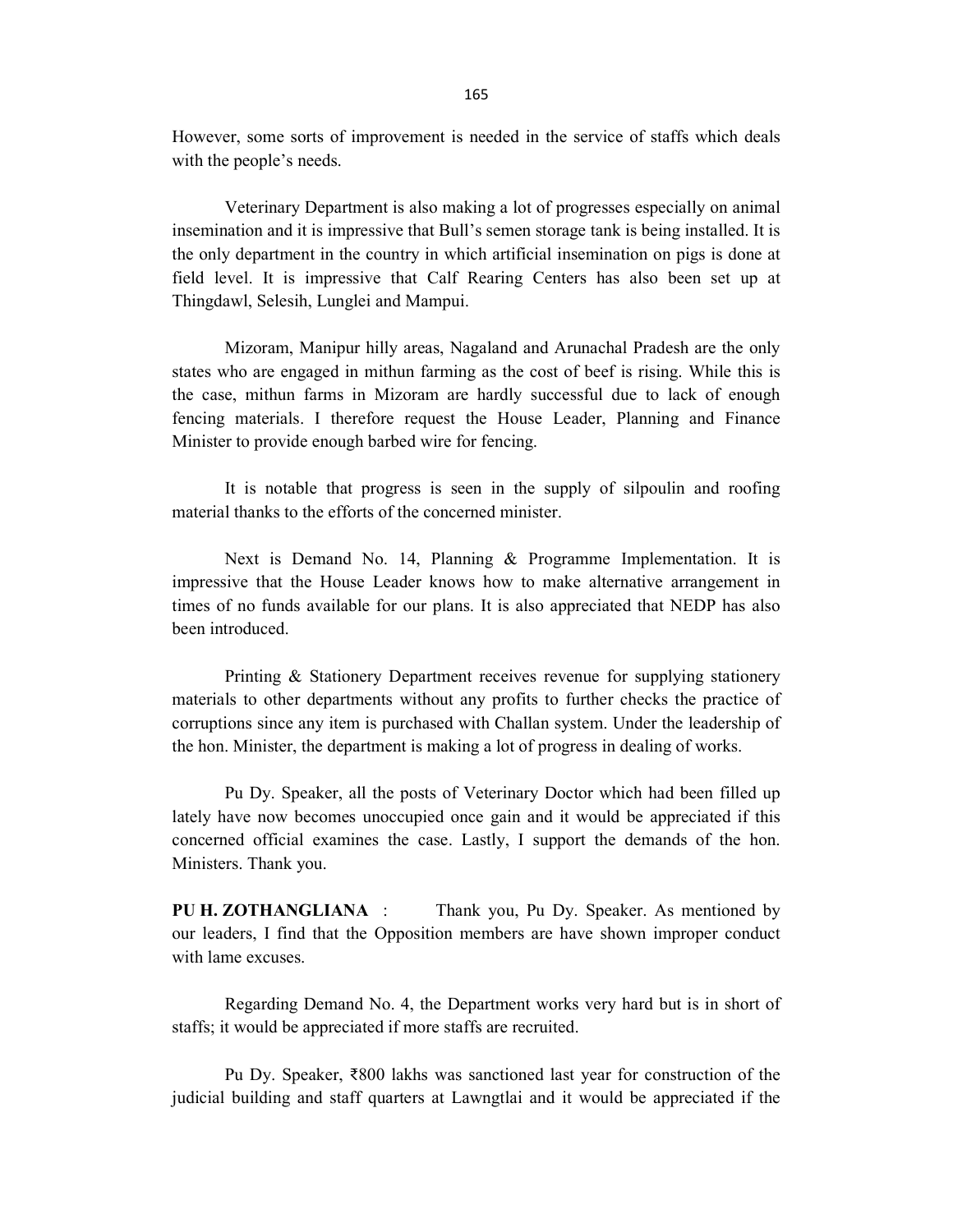Finance Minister clarified the status of this sanction. At the same time, I would like to urge any of the hon. Ministers to kindly give important to any question from the ruling members as well as it is done to the opposition members.

 The progress made by Taxation Department is well appreciated and I wish it is continued in the future. As shown in the budget statement, the accumulation of our state's own tax revenue and non-tax revenue is barely 8.5% which is quite less. Many have claimed that our state govt. is not affords to contribute even 3% of our budget but I say, we are not. 'Share of Central taxes and duties' is our very own share given by the Central Govt. for being a part of India and as seen on our today's budget, our total revenue receipt is ₹8173.31 crore while share of central taxes and duties is ₹3801.90 crore. Our total revenue receipt is 46.51% if we add the share of central taxes and duties plus state's own revenue and I want the people to feel at ease. While saying this, some political parties insists that they will continue to fight for independence and make the state more self-reliant which is a bit impulsive.

 Regarding Finance Department, ₹250 crore is allotted for construction of works under NEDP and it is impressive that ₹50 lakhs is allotted for construction of Agricultural link roads at several constituencies. However, the 3 Autonomous District Councils are excluded from such scheme and it would be appreciated if we also are favors when new proposals are obtained.

 We have an effective financial management due to an able Finance Minister; the people are safe and moving towards progress.

 In regard to Printing and Stationery Department, it would be of great help for the Govt. if each department acquired stationery materials from this department alone; I also make an appeal to the Stationery department to supply quality products.

 Regarding Demand No.30, Disaster Management & Rehabilitation Department, it is quite impressive that Pu C. Ngunlianchunga usually arrived on time in any place of the incident and he always there to lend a hand. However, I feel that the Minister is not paying much attention to the problem of our district.  $(Dy)$ . SPEAKER: May I remind you that it is almost  $1:00 \text{ pm}$ ) It is unfortunate that he is now seriously ill and I request everyone to pray for his health. I support the Demands of the 2 hon. Ministers to be passed. Thank you.

**DEPUTY SPEAKER** : Pu T.T. Zothansanga raised his hand but it is time for our recess. We will continue with our discussion at 2:00 pm.

#### 2:00 PM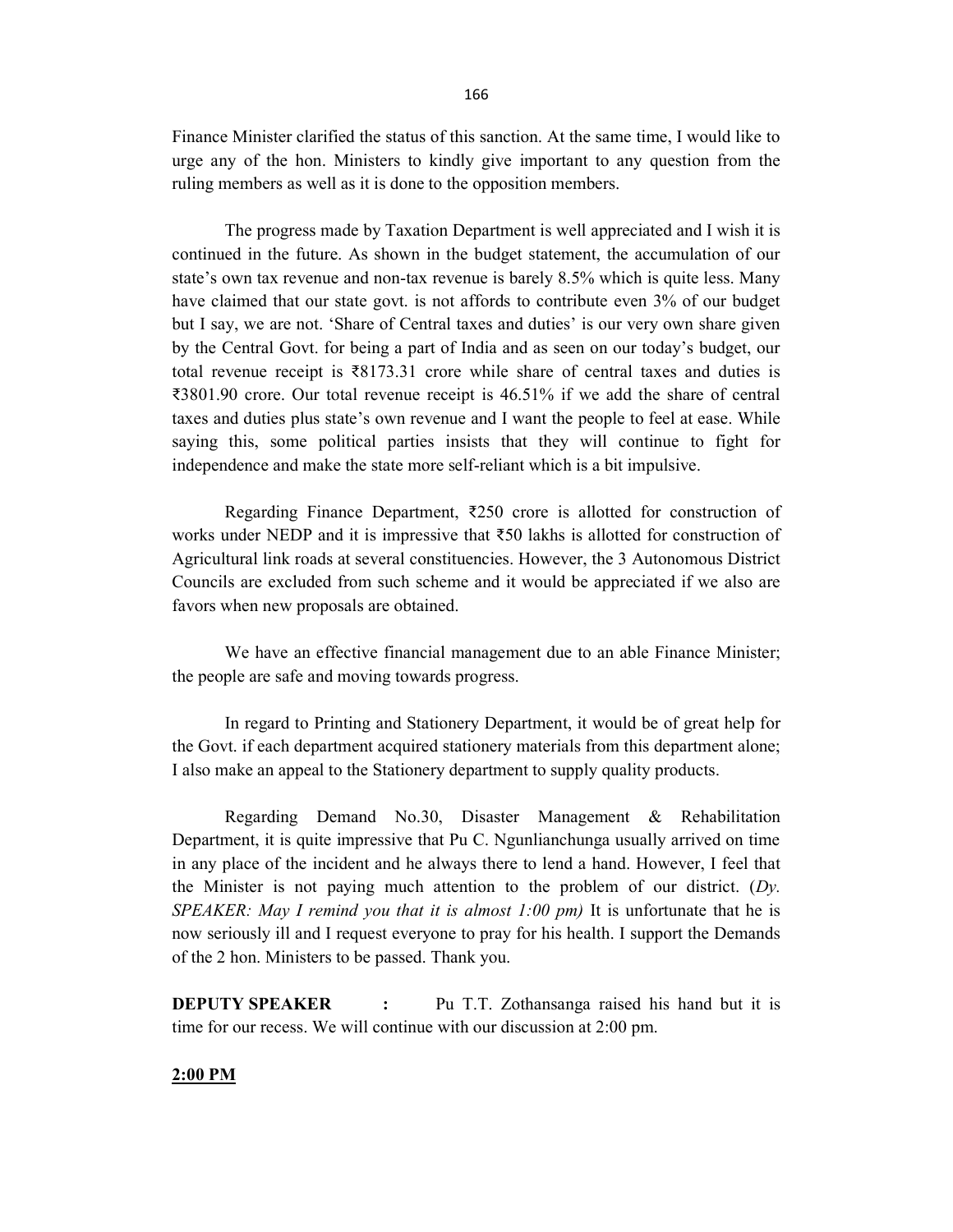SPEAKER : So far, 5 members shared their discussions in the morning and I now request Pu T.T. Zothansanga to take his time.

PU T.T. ZOTHANSANGA : Thank you, Pu Speaker. It is rather quiet without the presence of the opposition members and I feel that they do not perform their duties as MLAs.

 I would like to start with Demand No. 14. I opine the Govt. performs quite well regarding Planning. The previous ministry during 1998-2008 was able to obtain fund provisions of  $\bar{\tau}1,72,512$  lakhs where as under this Ministry, we are able to obtain fund provisions amounting to  $\overline{3}3,75,730$  lakhs which may further increase to ₹7,13,036 lakhs when all the proposed sanctions are received.

There is a question as to whether the Govt. has in mind to implement the  $7<sup>th</sup>$ pay Commission. In this regard, it may be noted that my party ministry, in 2009 had implemented the  $6<sup>th</sup>$  Pay Commission which compelled the Govt. to incur additional expenditure of ₹181.23 crore solely for pay of the Govt. servants. Thus, the annual expenditure of the Govt. due to implementation of the 6<sup>th</sup> Pay amounting to ₹126 crore. Despite the situation, 337 schools were upgraded under the same ministry and I wonder how the Govt. was able to manage itself in such a critical situation; I truly appreciate the efforts of the then leaders.

 Relating to our financial problem, Pu Speaker, it will be much appreciated if the hon. Finance Minister clarified how the Govt. deals with the remaining uncompensated amount of 21 crore rupees on Tuirial hydel project and if demonetization has affected the case of 882 crore rupees in which some politicians are involves. It may as well be pleased if the hon. Minister could clarify as to whether the Govt. has in mind to recruit more employees with improvement of our financial situation. At the same time, I urge the hon. Finance Minister to resolve the problem for the delay of billing system of supply of rice.

 In regard to Demand No. 4, we are pleased to hear from the House Leader that the foundation stone for Champhai District Court will be laid shortly. In this connection, may I inform him that the people of Zote village are happy to donate a vast area of land to that effect and without hoping any compensation in turn. It is also impressive that a temporary session case will be conducted prior to actual session and for that, our leaders permitted us IIDC at Champhai. It may as well be noted that a sufficient area of land is available anytime at Zote and Hmunhmeltha for any development project which may be initiated at Champhai District.

 It is notable that DM&R Department supplies silpoulins but I believe we should issue more to our MLAs than to District Headquarters as the item is hardly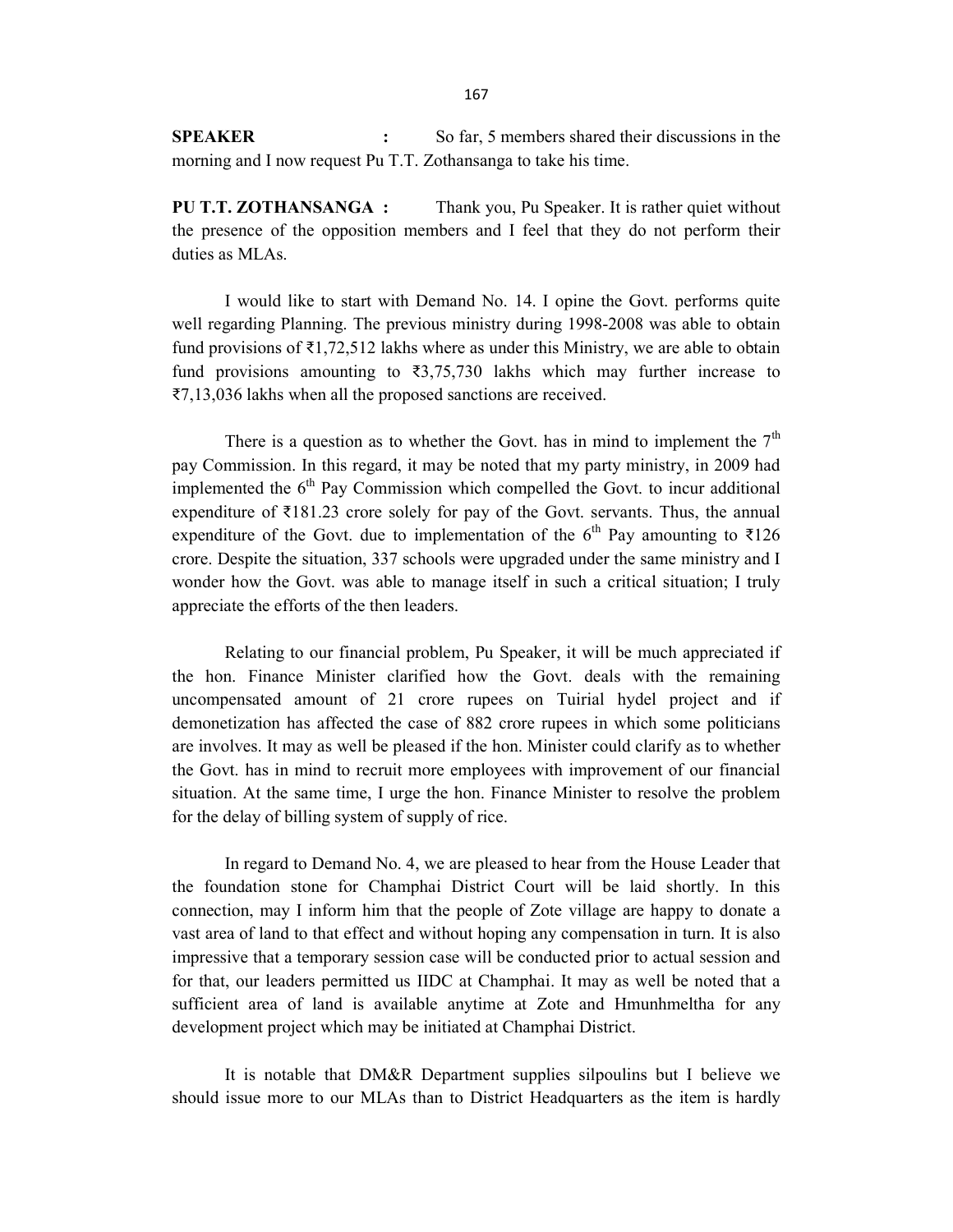benefitted in the remote areas. I appreciate that the Department is quite prompt in taking action on some disasters but I must say that the process of compensation is rather slow which may be expedited.

 Lastly, Demand No. 34. Pu Speaker, I would like to ask when the slaughter house at Champhai will be opened. And, it will be much appreciated if sufficient amount of barbed wire is made available in my constituency as cattle farming under NLUP are becoming successful and the demand of fencing material is increasing. Otherwise, more of the projects under horticulture and agriculture department will be damaged by unfenced cattle.

 Pu Speaker, think it is important to examine milk business in Champhai district as the hard-working producers hardly make a profit since 2015 obviously due to the existence of CHAMUL. It is also unfortunate that we do not have VFA which may also be noted down by the hon. Minister. Anyway, I support the demands of the two Ministers. Thank you.

SPEAKER : Pu Lalrinliana raised his hand and he will be called shortly. I thank the Oppositions members for joining the discussion following our request as the House is incomplete without their presence. I now call upon Pu Lalrinliana.

PU LALRINLIANA SAILO: Thank you, Pu Speaker. I would like to start with Law & Judicial. The people of Mizoram seem happy with the achievement of separation of the Judicial and Executive. However, I was thinking of if payment of Fast Tract court is properly set and is given to the right person.

 Our Finance Minister is very careful in financial management and fiscal measures which had been undertaken in the previous year which is quite effective till today. It is also a relief that our budget speech of today specifically focuses on the poor and laborers. While this is the case, funds we have loaned from Asia Development Bank for Health Care Scheme amounting to ₹155,6,7100 remains unspent and may be wise to invest the sum at the Apex Bank with interest of  $\text{\textless}9.05/$ than to other banks at the rate of  $\bar{\mathcal{R}}_1$ . Our Finance Minister has underlines the banks credentials but Apex Bank is owned by Mizoram and is more secure with good credentials. I also believe that we could profit the interest of more than ₹5 crores if we have invested at Apex Bank of higher interest rates. In this connection, I urge the hon. Chief Minister and Finance Minister regarding objection made by Banks for issue of PMGP loan.

 In regard to DM&R Department, it is reassuring that we have a powerful Minister to look after this important department who is always ready to reach the spot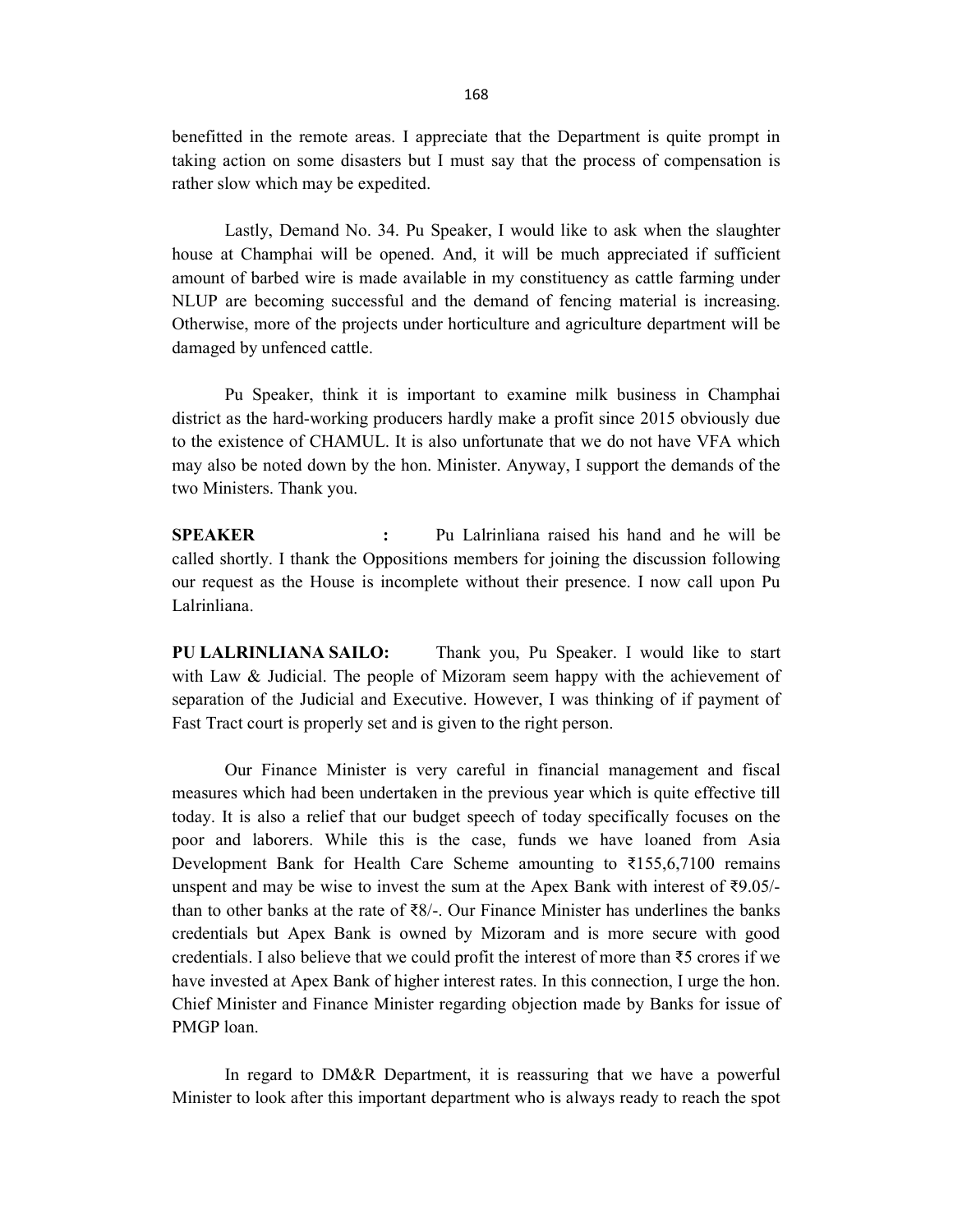of the incident which may occur. (SPEAKER: Your time is up) It is also appreciated that the cost price of silpoulins is reduced from ₹1440/- to ₹730/-.

 Pu Speaker, the hon. Minister of AH & Veterinary may not be a holder of Master Degree or Doctorate Degree yet, I do appreciate his inborn quality which is seen in his works. It is notable that the Minister has conducted a cadre review of the officers and staff of his department which result to the department in having 2 Joint Directors whereas an odd grade pay which is 6100/- has also been upgraded to 6600/-. It would also be quite appreciated if Mobile Veterinary Dispensary is placed at every block level so that healthy meats are made available throughout the state. Thus, Pu Speaker, I may conclude my speech by giving my support to passing of the Demands which we have been discussed. Thank you.

SPEAKER : Er. Lalrinawma.

ER. LALRINAWMA : Thank you, Pu Speaker. I would like to start with Finance Department.

 It is impressive that the Department published office memorandum on 'expenditure management, economy measures and rationalization of expenditure' on 8<sup>th</sup> July with instructions in the application of ceiling on diesel and petrol. However, if we examine the demand for grants, only a few departments allotted funds under POL not even in the Finance Department. While this is the case, a lot of funds is allocated under 'Other charges' in most of the departments and the reason which may be clarified later by the concerned Minister. Regarding Secret Service Expenditure, it is seen in the budget of Home Department and Excise & Narcotics but I do not understand that the same is allotted under MPSC.

 Pu Speaker, several works are performed by non-works departments and we need to reexamine this practice. I believe this practice against the Govt. of Mizoram (Allocation of Business) Rules, 2014 and we should follow Rules of Law. Many hired consultancy firms are making DPR and execute the works which seems to be illegal in India as mentioned on 'Participation of consultants in tender guidelines-regarding' published in 2004 by the Central Vigilance Commission, Govt. of India.

 Next is the Demand of the hon. Minister, Pu C. Ngunlianchunga. Since my constituency covers mostly of rural areas, the demand of Silpouline is quite high and thus is much appreciative that the Minister himself has always provided the material in times of need.

 Regarding AH & Veterinary, we no longer have VFA at Lungpho since the promotion of the last one to Supervisor. It will be much appreciated if immediate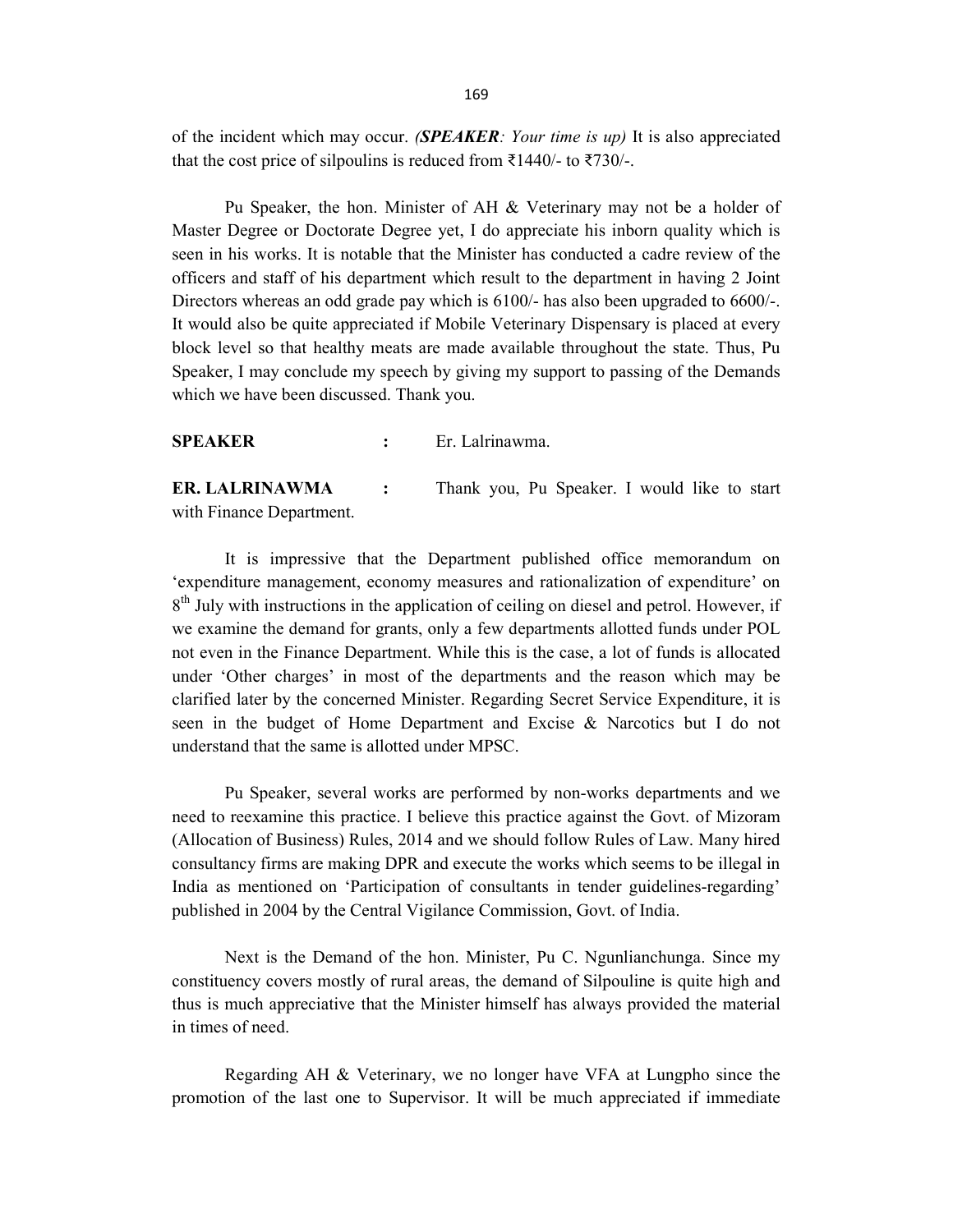170

arrangement is made in this regard. Thank you, Pu Speaker.

SPEAKER : Pu K. Sangthuama.

PU K. SANGTHUAMA : Thank you, Pu Speaker. It is regretted to mention that Printing & Stationery Department is now becoming irresponsible. It is therefore wise for concerned authority to determine improvement of this important department.

 Regarding DM&H Department, it is impressive that the hon. concerned Minister makes all efforts to supply the needs on time, yet the quality of silpoulin may be upgraded.

 Despite the efforts of AH & Veterinary, self-sufficiency in supply of meats such as beef, pork and chicken remains unachieved and more efforts thus need to be made.

 Coming now to the Demands of our Finance Minister, I opine Law & Judicial Department needs to have more public awareness on media such as TV, Radio, newspapers etc. with feasibility of tax evasion. Several economic measures had been taken during the past few years and I request him to continue his efforts.

 Pu Speaker, about 50,000 Govt. employees contributes professional tax amounting to ₹2500/- only which is the same as of the tax paid by the poor villagers. So, it is wise for concerned authority to collect more from Govt. employees. Professional tax of 30%, 25% etc. is collected from the Govt. employees in the central which make it easier for the Govt. to implement the  $7<sup>th</sup>$  Pay Commission. So, we need to examine the case.

With this sufficient budget funds of  $\bar{\mathcal{R}}8,803.1$  crore at our disposal, I strongly believe we could make lots of achievement if it is used meaningfully. (SPEAKER: Your time is up)

 Regarding Health Care Scheme, Apex Bank and MUCO Bank both are reliable Banks which provides loans more than any other banks. So, it would be appreciated if both are given importance. Thank you.

SPEAKER : Pu Lalthanliana.

PU LALTHANLIANA : Thank you, Pu Speaker. As mentioned by the previous member, I am also surprise to see funds allocation under the head of POL of some departments while none is seen in some other departments.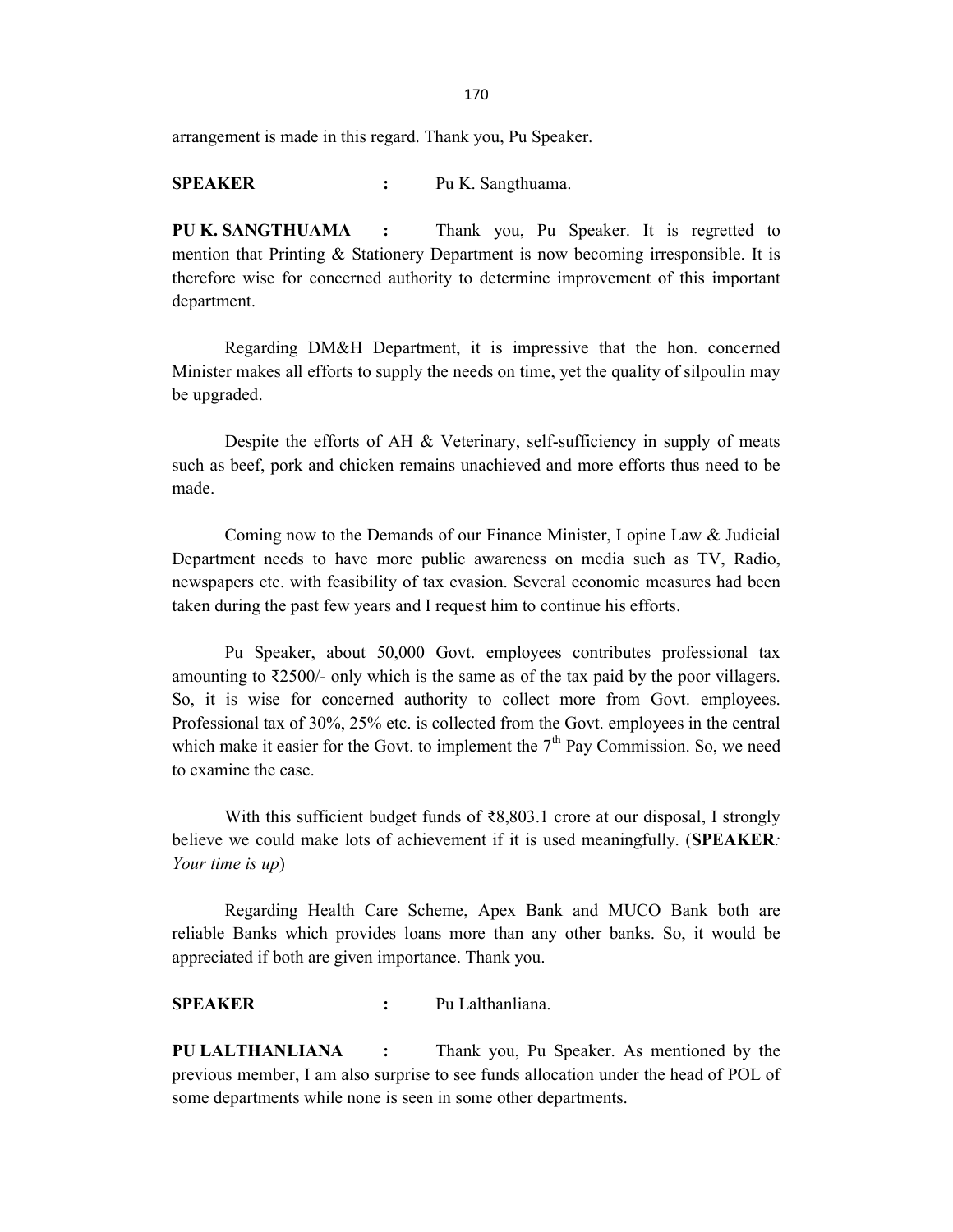I would like to start with the Demands of our Finance Minister. The majority of our laws are enforced from the Police and also Court and it is impressive to see funds allocated for equipping our Police. We are making effort on collecting taxes and the people are also now aware of the necessary of paying taxes. As we have learned, GST will be implemented from July and this will hopefully increase our revenue. 26.31% of our tax is from Petrol, Diesel and Lubricants and it may be noted that oil will contribute the most whereas 18.07% is expected from liquor and the difference is 8.24%. So, we need to take measures by importing oils as much as possible in order to increase our revenue collections. It is also impressive that the  $1<sup>st</sup>$  Mizoram Finance Commission set asides the fund provisions for local bodies and allotted 15% from ₹15,39,56,000 allotted to the municipal.

 Regarding Demand No.30, DM&R Department, the performance of the hon. Minister is well appreciated (SPEAKER: Your time is almost up) It is learned that the probation period of the Architecture Interior Engineer (AIE) is almost over but the works remain incomplete and thus being carried out ceaselessly for rainy season is approaching. So, I request the hon. Chief Minister or the concerned department to watch over the progress of work so that it endures at least one monsoon. I appreciate that the work is in full swing in cooperation with the Local Council and concerned locality. At the same time, I request to provide funds for inclusion of a short road in the same locality.

In regard to AH &Veterinary Department, it is impressive that we have Epidemiological Centre at Khatla to control animal diseases which I think as a great achievement as well. The demand for animal feed is 60 metric ton per day and it is appreciative that we now have feed manufacturing machinery which will now absorb a large sum of money which used to flow outside. Thank you, Pu Speaker.

#### SPEAKER : Dr. K. Beichhua.

Dr. K. BEICHHUA : Thank you, Pu Speaker. I would like to start with Law & Judicial Department. Though I am not of Laws expert, I find our system satisfactory. Fast Track Court was opened last year at Siaha also and I find no reason to not have District Session Judge since there is no financial implication or shortage of manpower where as the budgetary provision is all clear; all it will take is to publish a notification. So, I request the hon. Minister to look into this matter. We could stand strong judicially but not in the administration for we remain under the control from Lunglei.

 Demand No. 8, Taxation Department. The people are beginning to realize the necessity of taxes and the govt. thus need to update itself on the official dealings; the department also needs to be equipped with infrastructure and more manpower. At the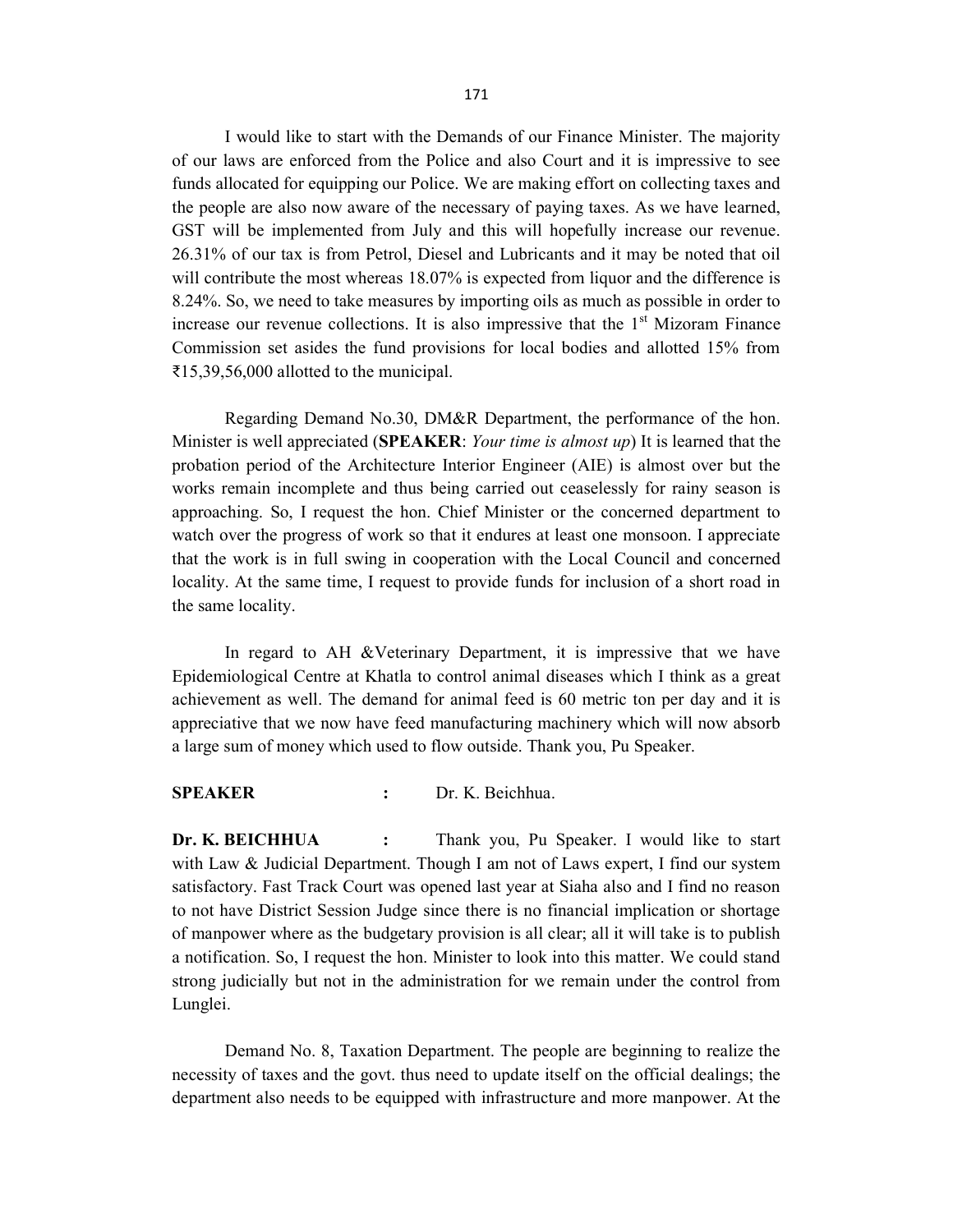same time, I am concern about the regular expenditure on the office rents as we could have completed construction of office building with 3 years rent. So, it it is wise for the department to construct its office in every district headquarter. Whereas for Siaha, there is a convenient site for the office and will be much appreciated if step is taken in this regard.

 Demand No. 9, Finance Department. It is a very important Department that the Govt. cannot function without it. So, not only the Govt. but the people of Mizoram should also take part in it and work together for better financial management. On the other hand, as mentioned by the previous member, I think we should reconsider the case of the consultancy firms.

 We declared the last two years as 'Year of Consolidation' as we have seen many good results. However, we, the members should set example for the people in taking economic measures. In this connection, it would be appreciated if the Govt. opines C&AG Report is reliable or not.

 Demand No. 14, Planning & Programme Implementation Department is of an important department and we should find measure to increase our GSDP and also make plans that will execute true works.

 Printing & Stationery Department is an important department to helps increase our revenue. So, it is important that each department acquires stationery items from this supplying department.

 I express my appreciation to DM&R Department, Demand No.30, for providing silpoulins in times of our need and we the oppositions will be more contented if we are provided the quality and quantity issued to our Ministers for we all have our own people in our respective constituency to be served.

We are becoming aware of the importance of AH & Veterinary Department and the staffs are working hard. However, I request the department to make more efforts and have better plans. Lastly, I would like to inform the concerned Minister that we the people of Siaha are expecting cows of better quality/breed as a replacement of those we had which have all been transferred to Lawngtlai. We have many reasons to be grateful towards this department as the Opposition members are always included when piglets are supplied. Thank, you Pu Speaker.

## SPEAKER : Pu Lalruatkima

.

PU LALRUATKIMA : Thank you, Pu Speaker. I would like to start with Demand No. 4, Law  $&$  Judicial Department. It is impressive that we have 3 High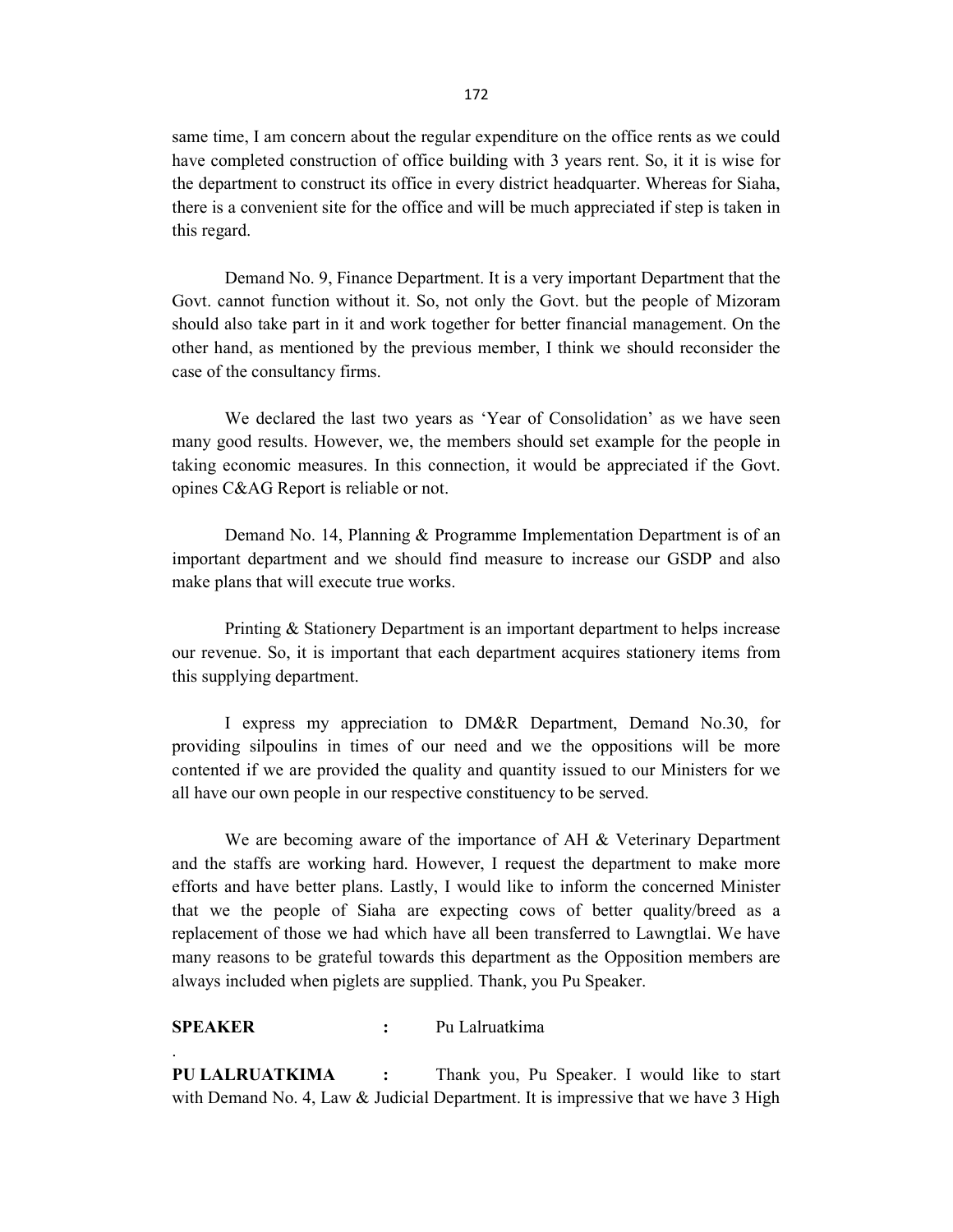Court Judges of Mizos background and it is hopeful that we may also have a mizo Supreme Court judge in the future. Presently we are constructing High Court building but it is the only construction in which Memorandum of Settlement has failed. We still do not have a separate High Court and I hope that we will soon have it after the construction is completed.

 Unfortunately, Lunglei Court was attacked by some miscreants last year and we therefore need to take measures for protection of Govt. building and assets. We also need to educate ourselves regarding the attendance of court witnesses and we need look ourselves on our habitual postponement of court hearing. We should also improve Legal Service Authority and educate the laws to the people.

 Pu Speaker, our Advocate General seems to give more interest on other subjects than court cases and that the Assistant Public Prosecutors were resigned earlier. I opine it is important for the Govt. lawyers to prepare themselves more to help the Govt. win any case.

 We rely on the service of Taxation Department to a large extents and our financial depends on their performances. The Dy. Commissioner of Taxation was promoted to Jt. Commissioner through functional promotion but his pay remains the same and this needs to be examined.

 The Consultative Committee decided that the tax collectors need vehicle which has already been approved; apart from this, pool vehicle is granted by vehicle entitle basis. However, the allotted vehicle is not befitted the official purposes for long drives. Regarding Liquor VAT, it is a multiple point taxation system and is regarded as Input Tax Credit on VAT Act. Many vendors do not pay taxes as they should have and the total amount of this unpaid tax will be quite a lot.

 Next is Demand No. 9, Finance Department. Regarding the entitlement of medical re-imbursement, ₹700/- is fixed for private wards but the cabin charge in most of our private hospitals exceeds ₹700/-. So, it crosses my mind as to whether we should inspect the private hospitals or revise our entitlement on medical reimbursement. In this connection, it may be noted that the nationalized Banks ignores the credit ratio especially on PMEGP loans which further causes many problems to the concerned people.

 Pu Speaker, we should also pay attention to the problem faced by CSS Hindi Teachers otherwise the consequences towards the students could be intensive.

 Regarding P&E Deptt., I opine the amount of our revenue collection from power supply could be increased if accurate meter is fixed in every connecting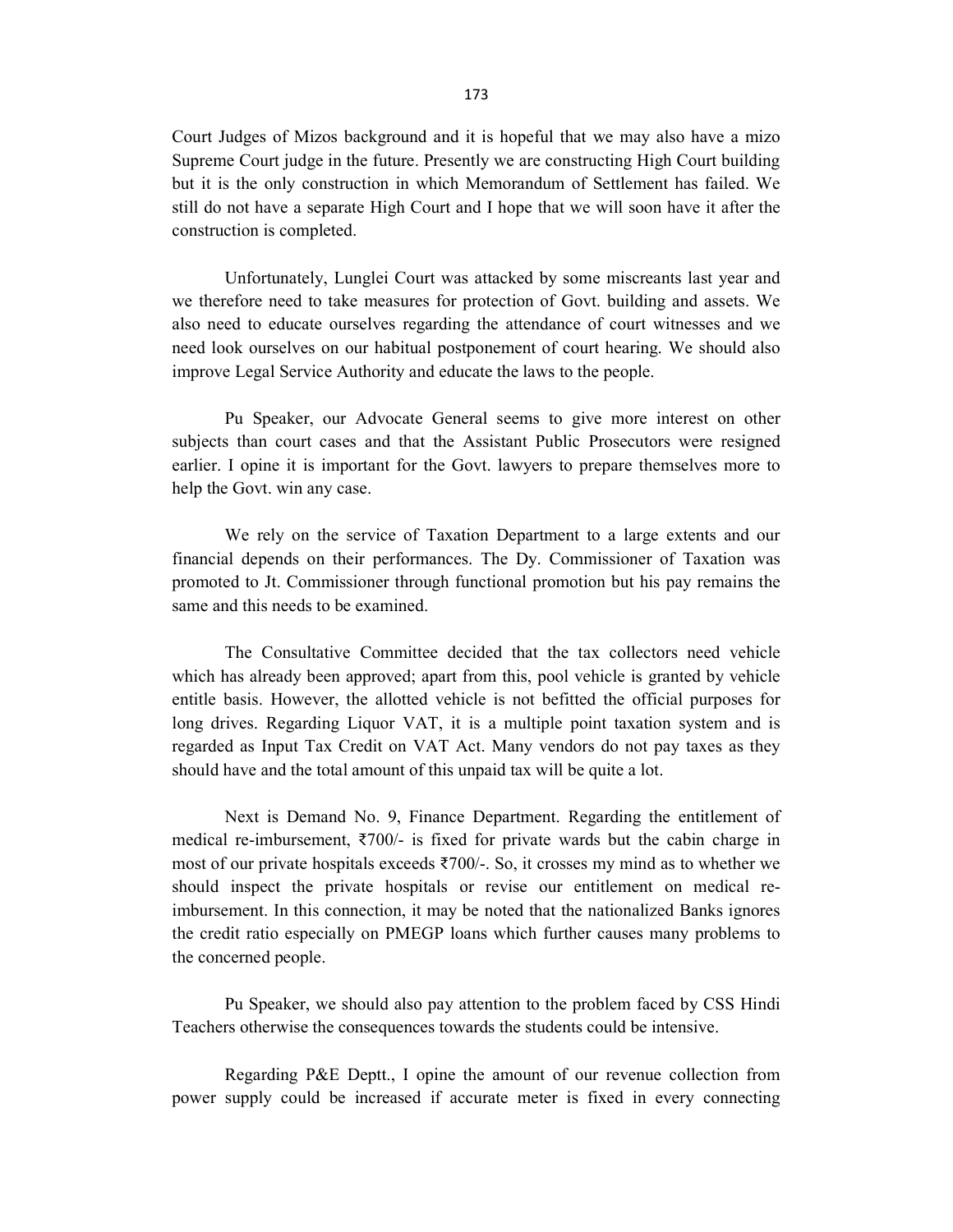174

household or else the Govt. will waste a large sum of money every year.

 As repeatedly stated in the House, it is necessary for us to submit our share on time in any centrally sponsored scheme otherwise we may not afford to do so when the unpaid amount is piling up. Besides, I opine we are also quite slow in processing UC and the department should give more efforts in this regard.

 Regarding Demand No.14, Planning Department, it is important for the department to furnish in the House a reliable data as it is not possible to determine certain cases like the accurate status of Water Supply & Sanitation as figures being entry for the same in various records are different. Pu Speaker, achievement of NEDP lies on the department and thus necessary to make appropriate action plan when implementing the scheme. It is impressive that we have MIRSAC and we need to give awareness to the people to minimize panic reaction in any kind of natural calamity.

 Pu Speaker, it is regretted that only few departments obtains stationery items from the Printing & Stationery Department and the government needs to pay more attentions in this regard.

 Regarding Demand No.34, it's been a long time since the implementation of NLUP and is upsetting that we remain without fresh meat for consumption. Yet, we have a sufficient supply of chickens but the rate is still very high. I believe that restricting imported chickens for 2/3 months will be of a great help in marketing our chickens.

 In regard to Demand No.30, DM&R Department, we never leave the minister's office empty handed and he is quite active when incidents occur; he tends to fulfill his duties and always provides our needs. I opine we should also seek alternative measure for land slide prone area of Hunthar etc. which are not safe for settlement. Thank you.

SPEAKER : I request Pu Lalsawta, hon. Minister to wind up the discussion and beg for his demands to be passed. (Dy. Speaker in the Chair)

PU LALSAWTA, MINISTER: Pu Dy. Speaker, it is 3:00 pm now and I will try to finish it before 4:00 pm. However, the members are quite enthusiastic and I feel most of the discussions need some sorts of reaction.

 Firstly, I would like to emphasize on Marketing Business and the Mizos. As known to us all, most of the neighboring states are assimilated by the marketing business of non-tribal where as we are the only NE state which still have the opportunity to fight back the curse. In the process, it is important for us to build a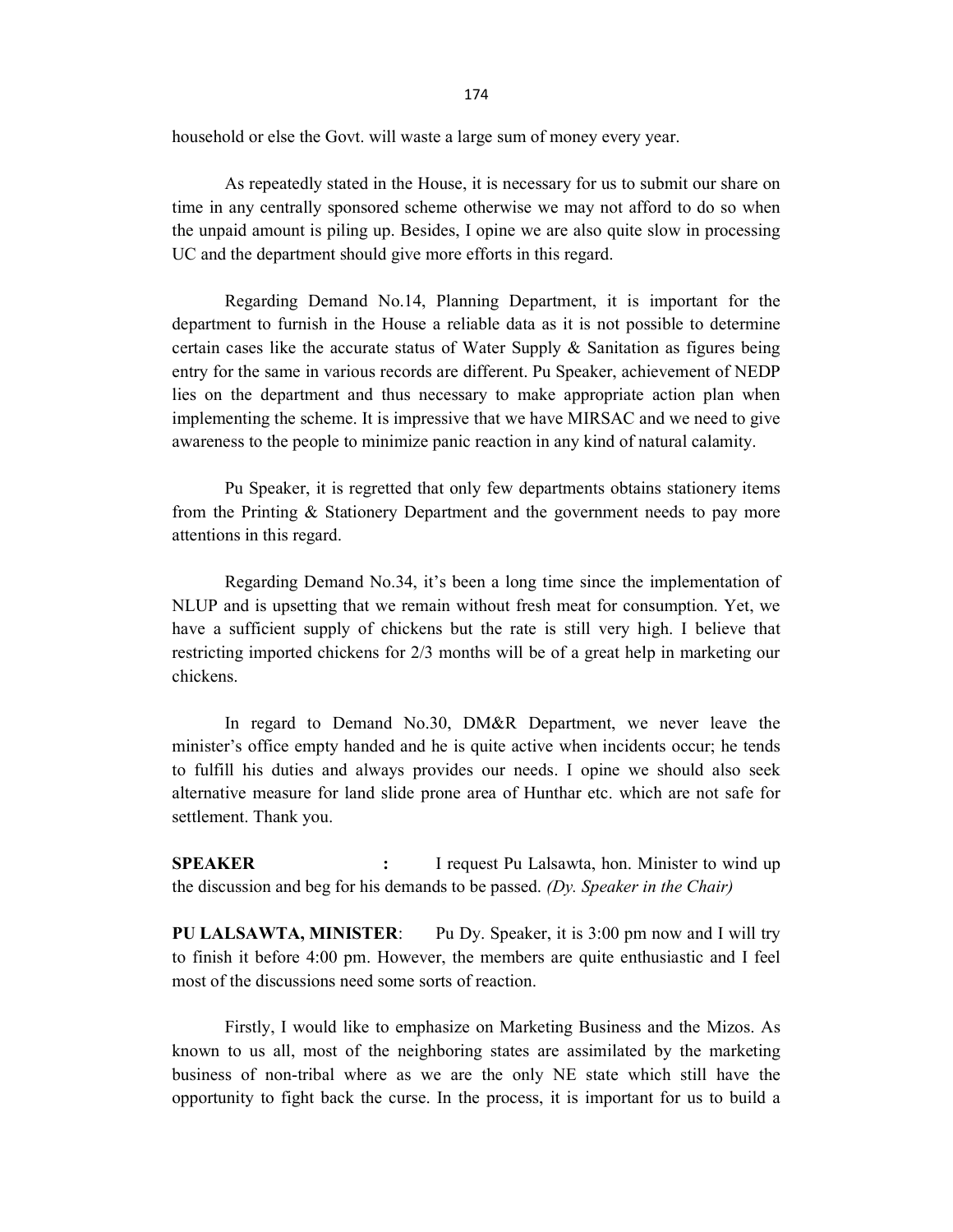strong teamwork between the businessmen, the Govt. and the people.

 We give importance to Banks as a meeting often being held. We would have disagreements with them relating to vehicle insurance, loans etc. In this regard, we need to know that loans should be recovered on regular basis in order to have a profit by both parties. Banks often face problems for having excessive numbers of Nonperforming Assets and they do not want this to happen. Our Chief Minister has often stated that our CD ratio is comparatively low and more efforts should be made. We are also going to urge some companies and empire firms operating in Mizoram on Corporate Social Responsibility (CSR) and we find this important as we what them to have a sense to perform works on water supply or electric supply with CSR. (PU N.K.) CHAKMA: Point of Clarification please, Mr. Speaker, Sir. Measures are taken on fencing in my constituency but the EPIL, NBCC do nothing till today.) Please let us know if you know any company expecting CSR but fail to perform works and we will take actions.

 Regarding Insurance, various Banks had often been summoned to report themselves to the government if there is any other obligation introduced by their Banks apart from receiving insurance money. It is known to us all that  $3<sup>rd</sup>$  party insurance is only in name but nothing can be claimed actually; yet, it may be taken for granted for it serves for other purposes. Coming back to Corpus Fund of Healthcare scheme, there are certain banks that give out loan to the Govt. with high interest rate and there are others with reasonable rate of interest. It may seem from the answer given in the House that some Banks as being favored among others. In this regard, it may be noted that a meeting is held by the Finance Secretary when Corpus fund is needed and tender is then floated which is applied by various banks as per their respective capacity and one has to fill up all the points in the tender sheets. In such cases, it is inappropriate to favor a particular bank even if it is of local background.

 Pu Speaker, professional tax is a repeated issue in this House as the members who seem to concern most like Pu K. Sangthuama has mentioned the same topic for the second time. It is questionable why the amount of professional tax paid by the Govt. servants remain unrevised for they can enjoy various opportunities from the Govt. such as medical reimbursement and leave etc. As we all know, Pi L.N. Tochhawng, our Principal Secretary of Finance Department is retiring tomorrow; and one thing she should do is to clear up income tax of  $\text{\textdegree}40,000/$ - per month for her stays in New Delhi which is intensive high. As per Article 276, the ceiling of professional tax to be paid by the Govt. servants for 12 months is  $\overline{\xi}$ 2500/-. Hence, some have opined they should give more as so opined by Empowered Committee and GST Council. However, as we study the case, it is found out that the Govt. servants have paid income tax and in addition, a professional tax as stated which I think is the reason that the demand to increase professional tax is unheeded for it is against the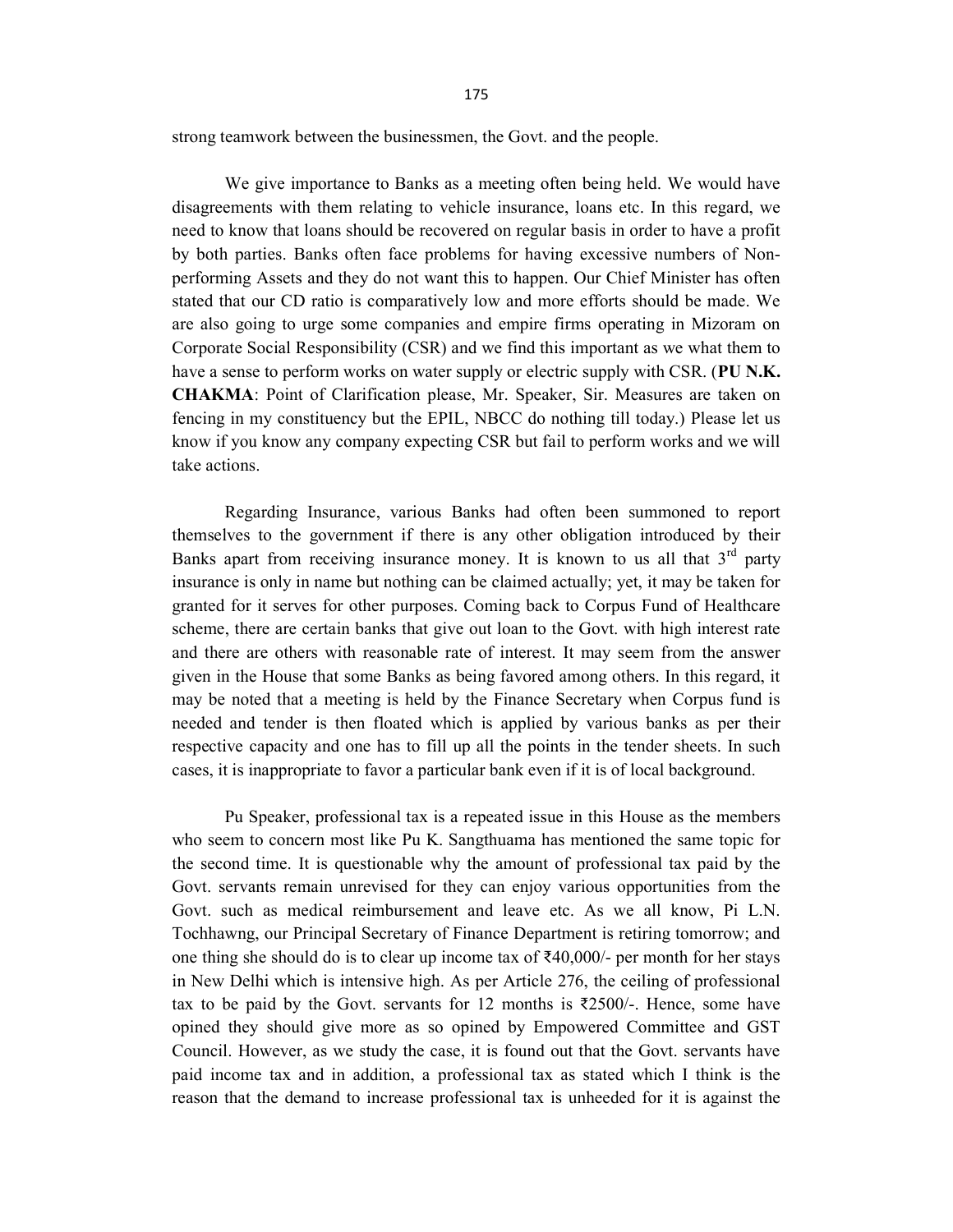provision of the Constitution of India. Thus, it may be noted that there is no appropriate solution for professional tax from the Govt. servants. Yet, the Govt. Employees Association informed that they are not hesitant to do something for the Govt. but it is not complied with for it may cause us problem if the case is appealed in court. In this regard, the opinion of the Employees Federation may also be taken and a firm conclusion will then be made in consultation with the hon. House Leader.

 Regarding Medical reimbursement, there is a group insurance in which contribution of the govt. employees is quite less. There are Govt. employees who enjoy much of MR where as there a some who never had.

 We do not say that our finance situation is stable; we only meant that we are making a little progress as we are able to give the salaries on time. It may be noted by the House that we are afraid that we would carry the burden which is beyond our capability. However, we want to have a prosperous state and in order to make this come true, the laborers should work harder and the Govt. should provide more of their needs as a mean of employment generation.

 We are also hoping to improve any evil thought about NEDP. The earning is priceless if it comes through hard-works and difficulty and this will further improve our moral crisis and work culture. Our moral stamina is lower than that of our physical and we hope to make NEDP a successful scheme.

 A meeting was held as we heard that liquor vendors do not pay taxes, and our decision is that Excise Department should not provide license and permit unless Tax Clearance Certificate is received from Taxation. The vendors need to know that they have to pay taxes and they should not hesitant to do so for it is the consumer's money and not theirs.

 It's been barely 10 ten years since we are functioning with hired Empanelled Consultants and it may have some flaws in the process. However, it is quite impressive that the Engineers of established companies are working hard without interrupting the Govt. and without any thought to involve in the Govt. works. We are also aware of the rules but we continued with it since it generates employment highly for our youths. Anyway, we need to discuss the matter with PWD and will determine how it will be benefitted by all.

Er. LALRINAWMA : Pu Speaker, it seems that we deliberately violate the Govt. of Mizoram (Allocation of Business) Rules, 2014, but if we have to proceed with it, we need to enhance it. I do not criticize the performance of the Consultants but the process of preparing the DPR for the work to be done by the department itself which seems like setting the questions for his own answer in the examination. So, it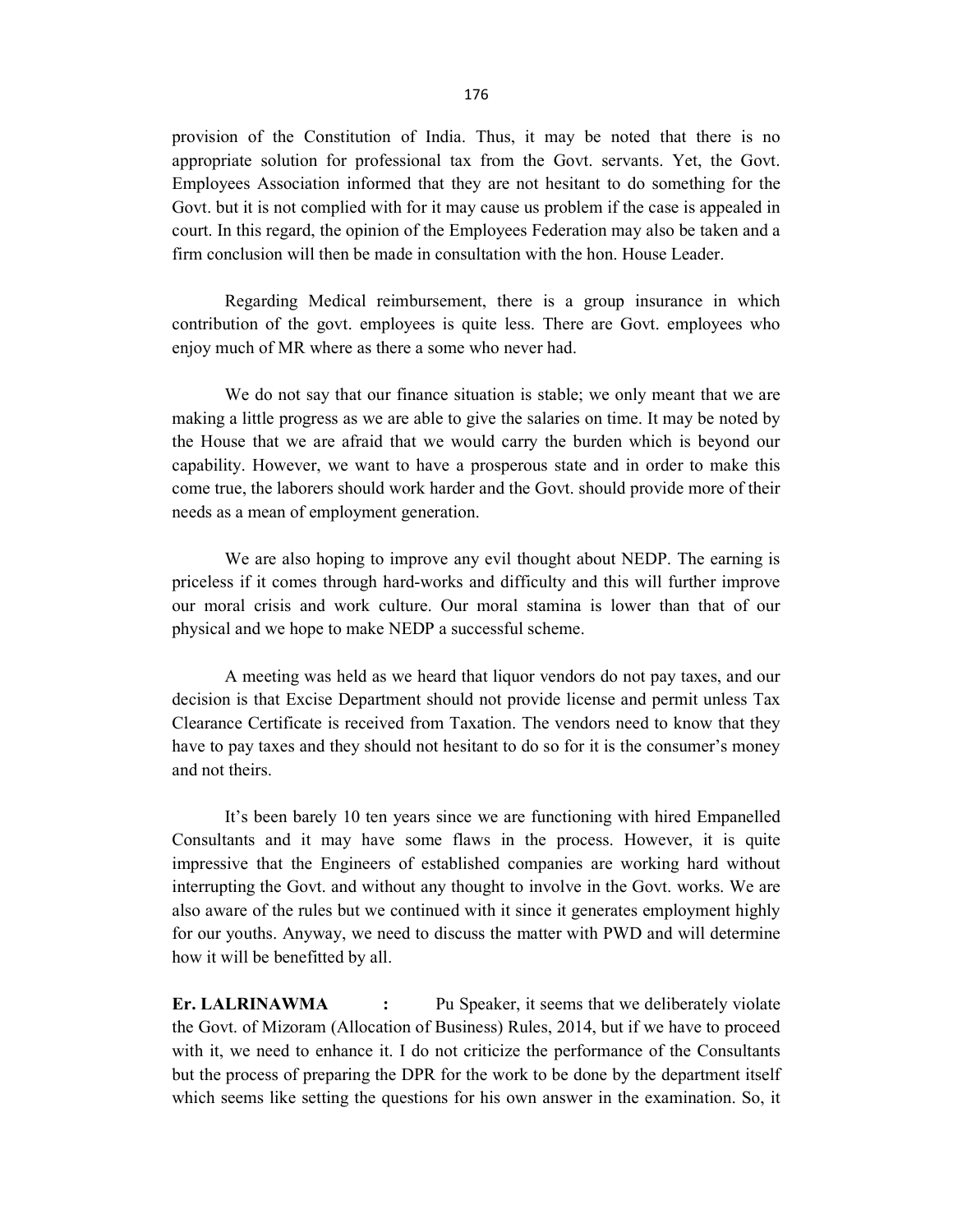would be more appropriate to follow the rules. Thank you.

PU LALSAWTA, MINISTER: I may not be the right person to give the answer for I am concern with both Finance department and the Legal cases; yet, I think it is inappropriate for one to take up the Pancial Rules which should not be ignored. The process thus may be examined under the leadership of the House Leader.

 Regarding session cases and session courts, intensive effort is made to accomplish the plan for it is prioritized by the hon. Chief Minister and the Chief Justice. However, this could not be expedited since it concern technical issues which need to be sort out first. Even a petty legal case cannot be ignored but the problem is that there are some cases which may be dealt with the statutory power of the Session Judges. If possible, it is desirable to have more Judicial Districts but we have to thinks both the demands and our capacity. It is beyond affords and even if we are capable of, some Districts will become idle without case.

 These are all ongoing agendas and we will deal with it steadily and as per the condition of the department. Mizoram is often incapable of change and sacrifices and dutifulness are needed in order to have a pleasant state.

I thank the members for their participation in the discussion.

**SPEAKER** : If you have finished, ask for the Demands to be passed.

PU LALSAWTA, MINISTER: Mr. Speaker Sir, on the recommendation of the Governor and with your permission, Sir, I beg the House to pass the following demands: -

| <b>Demand</b><br>Nos. | <b>Purpose</b>                           | Amount $(\bar{\zeta})$ |
|-----------------------|------------------------------------------|------------------------|
| 4                     | Law & Judicial                           | 20,44,59,000.00        |
| 8                     | Taxation                                 | 16,12,79,000.00        |
| 9                     | Finance                                  | 16,65,82,13,000.00     |
| 14                    | Planning<br>Prog.<br>&<br>Implementation | 81,51,25,000.00        |
|                       | <b>TOTAL</b>                             | 17,83,90,76,000.00     |

**SPEAKER** : The Minister has begged the House to pass his Demands and those in favor may say, 'Yes' (Members: Yes) The House has unanimously passed the Demand Nos. 4, 8, 9 and 14.

PU LALSAWTA, MINISTER: Thank you, Pu Speaker.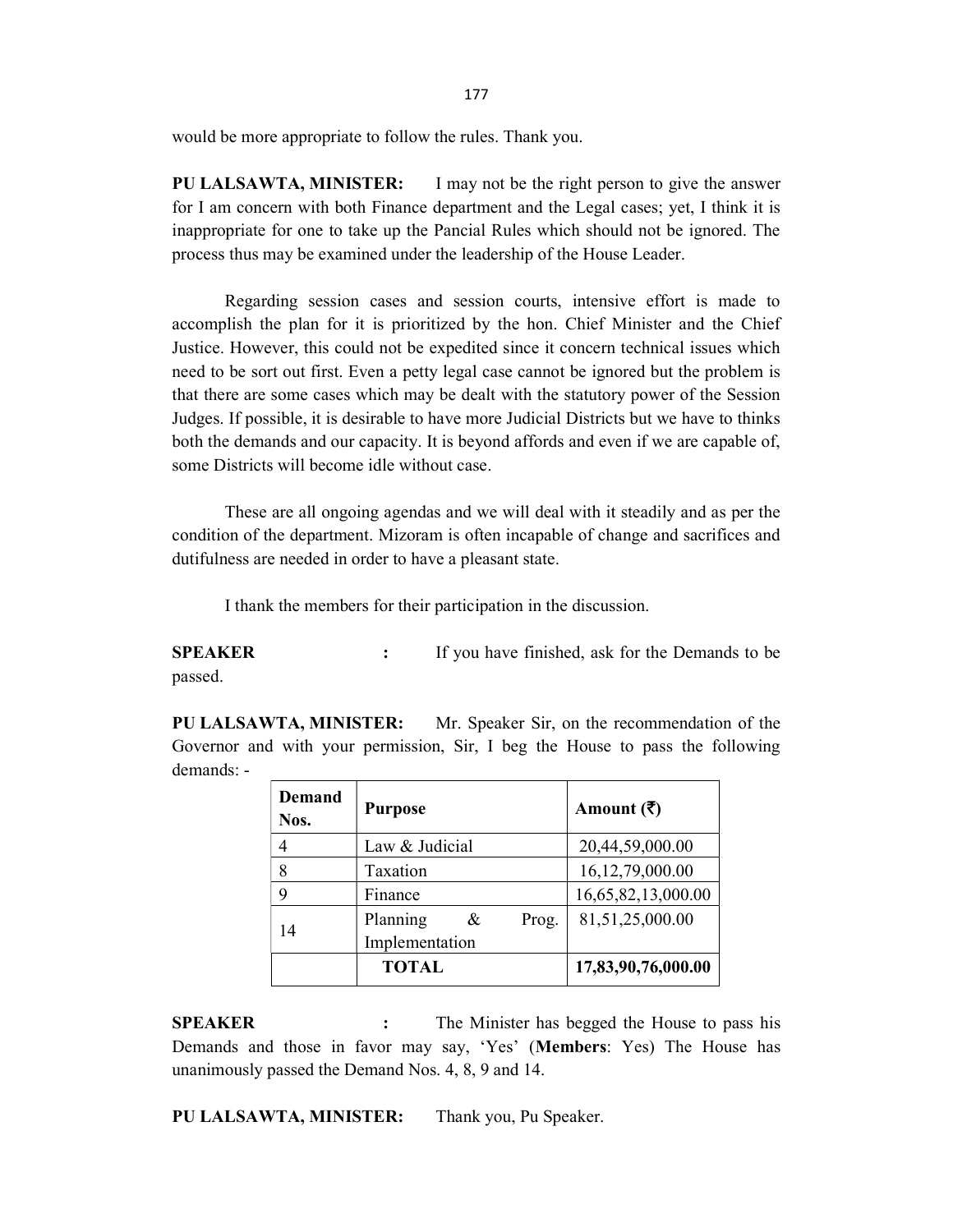SPEAKER : I request Pu C. Ngunlianchunga to wind up the discussions and beg the House to pass his Demands.

PU C. NGUNLIANCHUNGA, MINISTER: Firstly, i extent my appreciation to all the members for your valuable concern for my health, and God bless you all.

 So far, 11 members have mentioned about Veterinary Department including matters relating to barbed wires and VFA. 35 RAH are now vacant and we are in short on staffs at District level. It is appreciating that the members observed our needs and made valuable suggestions. I am also aware of the need of barbed wires and I have even approached the hon. Chief Minister and Finance Minister to fulfill our demands and had made a request to NEDP as well. As the Govt. takes measures to alleviate livelihoods of the poor, I am delighted to mention that Mithun farming is becoming successful in the constituency of Pu T. Sangkunga, Pu T.T. Zothansanga, Dr. K. Beichhua and of the Speaker. We made an attempt to provide barbed wires from RKVY but we could not afford it due to limited finance. With the success of Mithun farming, the demand for barbed wire also is increasing and I do hope that our leaders have in mind to include this trade in the next NLUP scheme.

 Numbers of Doctors are retiring within a short period of time and I am regretted to mention that we could hardly make replacements as desired. I thank Pu T. Sangkunga for observing our needs of VFA. At the same time, let me point out that the slaughter house at Champhai is about to be completed and will soon be opened and that we have sent the Jt. Director to inspect CHAMUL at Champhai.

 I am happy to receive words of appreciation from Pu Larinliana regarding cadre reviews and improvement of the service of our doctors. However, I would like to say that such things will never be achieved unless the hon. Chief Minister and his Cabinet and I extend my thanks to them as a Minister of AH & Veterinary. We will work on Mobile clinic if funds are available. Pu Sangthuama explains regarding the demands for more meats and how to achieve self-sufficiency. Despite our fond of meats, I wonder why we the mizos remain insufficient in meat productions. In some advance countries, the Govt. does not build farms and provide meat to the people. In fact, most of the meats are of private farms. The doctors would only visit the farms and check the health of the animals. If we give enough effort on farming, we would not have problems on marketing of the products.

 Though we have numbers of degree holders in veterinary science, the majority focuses on Govt. jobs. So, the Govt. proposed to provide financial aids to such experts for setting up their own firms. I want the youths to know that rearing animals is one of the most stabilized livelihoods. The steps taken by the govt. in this regard is limited and we therefore have to focus on private farms.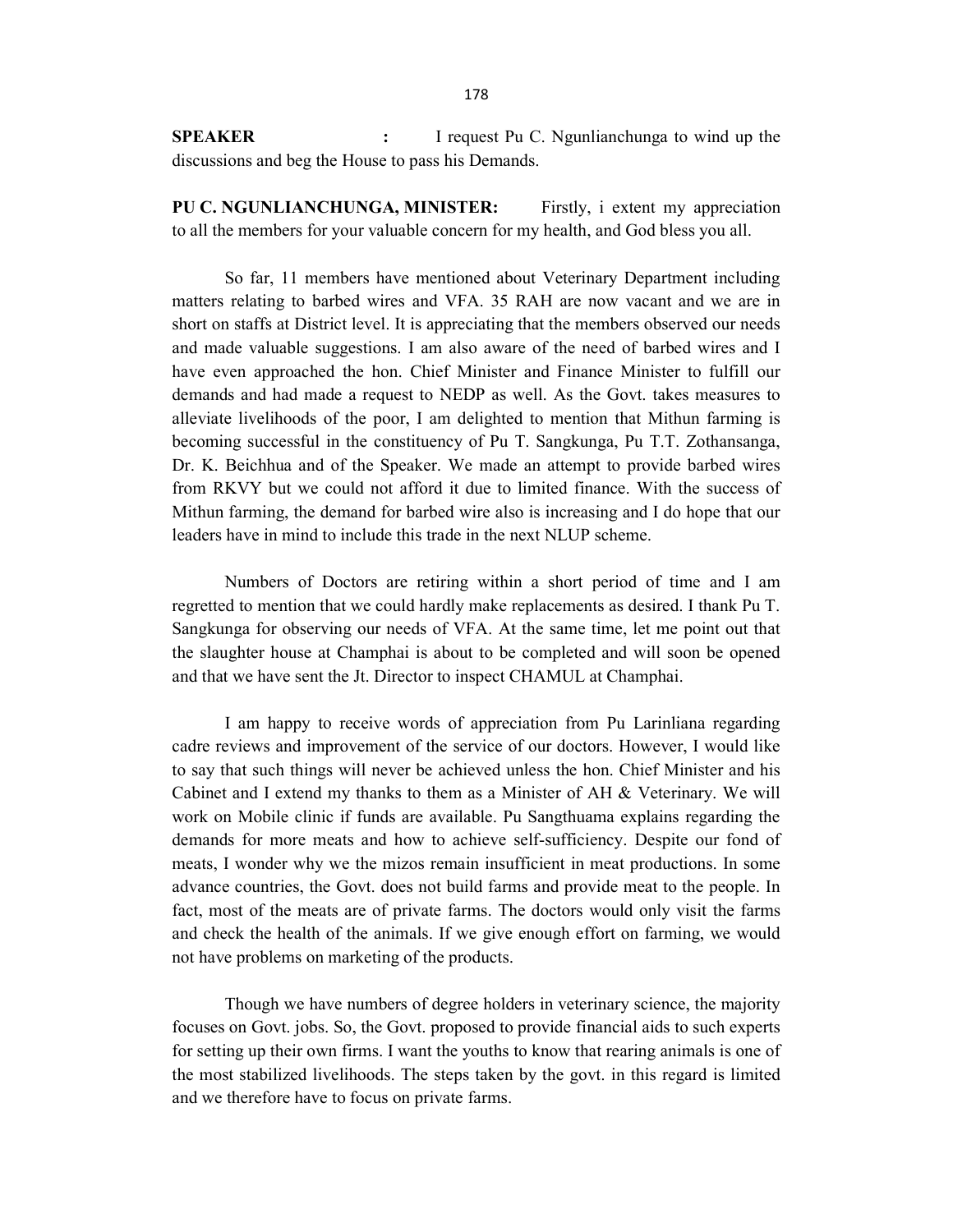A new laboratory is being constructed at Khatla and ₹321 lakhs is allotted for this. Animal diseases will now be easily detected and we hope to open it by the end of 2017. We have a feed plant at Ramrikawn and ₹551,8000 is allotted for purchase of more advanced feed plant machinery with production of 8 metric ton per hour. Some may question why we have two feed plants; one is for cow feeds processing and the other is for chicken feeds. It is suggestive to all enthusiast businessmen to set up animal feeds processing plant for the demand is quite high. Moreover, it is inappropriate to depend only on production of the government.

 In reply to the question of Dr. K. Beichhua regarding cows, the department decided to keep such cattle in a compact area so as to safe funds and the maintenance staff. We have a large farm at Mampui in which a separate farm for calf and pigs are included; we set them free thrice a week in the grazing ground. We also have here hatchery and pigs breeding to reproduce more chicken and piglets. We have the same plant at Lunglei and pigs farm at Thenzawl with a capacity of 200 pigs. Improvement of Thingdawl farm also is now in progress.

 Our leaders are with the idea of keeping numbers of cattle in a compact area instead of keeping it in 3 or more places. I do hope Dr. K. Beichhua will understand the situation and we have been determined another project for Siaha District.

 Regarding point mentioned by Er. Lalrinawma on VFA, there are numbers of NLUP beneficiaries who opted trade under  $AH &$  Veterinary and I am proud to inform the House that my department happened to be the most successful one in the implementation of NLUP. While this is the case, it is unfortunate not to have enough VFA I have even put up the file to the hon. Chief Minister a couple of time but it ends up at the level of DP&AR and Finance Department. Our need for more VFA is intensive in numbers of places and may be fulfilled as soon as recruitment is done.

 Regarding modern meat shop as stated by Pu Lalruatkima, a slaughter house is constructed at Bung-bungalow and the processed meats here are sold at 11 Nos. modern meat shops. But we are in short of supply due to the widespread of PRRS and the  $3<sup>rd</sup>$  party could not continue to run their shops and it is inconvenient for the department to take up the business. So, such shops are closed and deep freezers and trays are being returned. The freezers were borrowed and were not given. The slaughter house at Bung-bungalow is now run by private at the rate of  $\overline{\xi}$ 7,000/- per month.

 There is a proposal to give VFA training of 2 years course and the desired qualification is class 12 (passed). Session will be started in June.

Slaughter house is currently constructed at Bawngkawn and Mualpui and all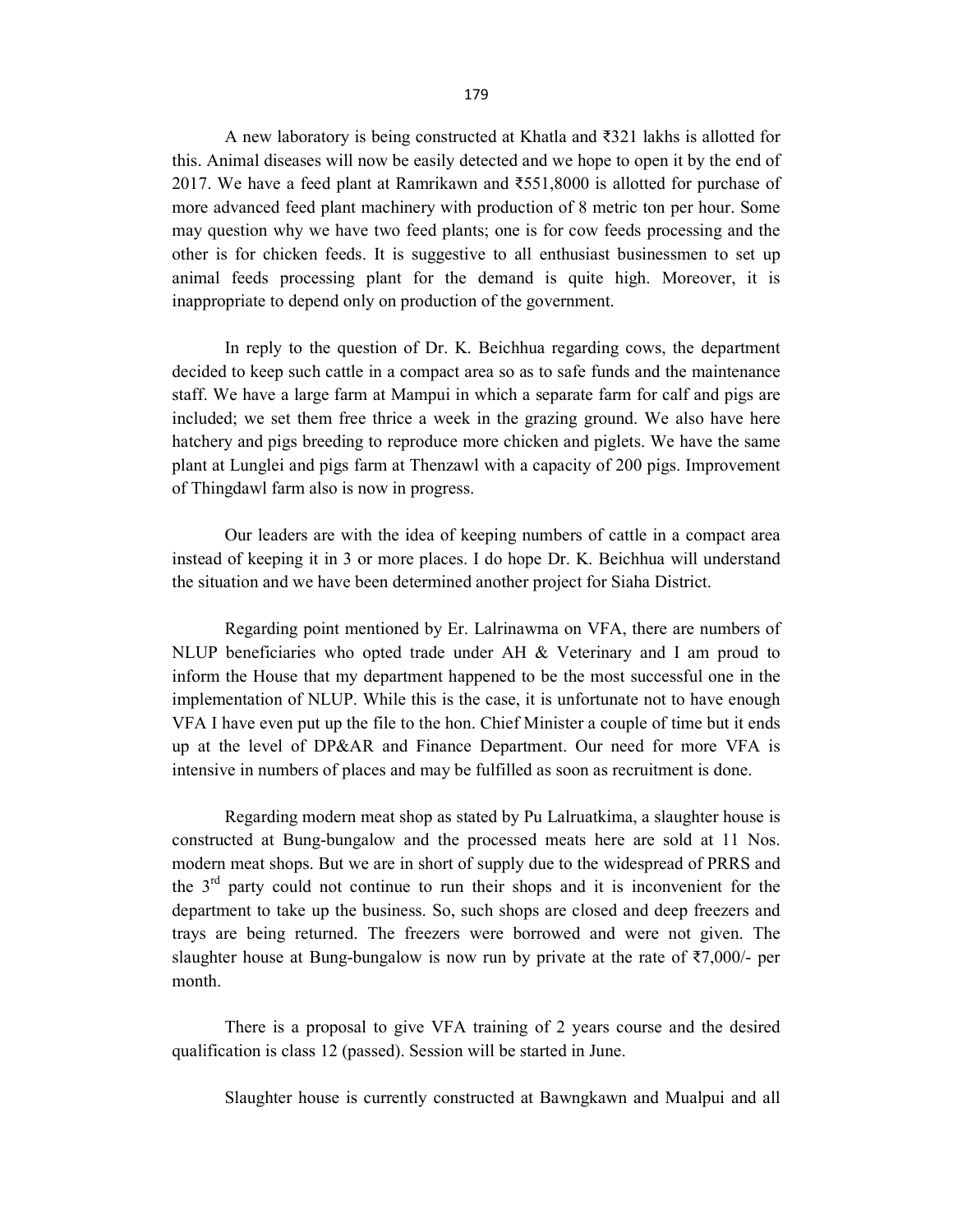the civil works will be started after connection of water and electricity are made available. It may be noted that most of the slaughter houses in other districts lies unused.

 A proposal is made for establishment of goat breeding farm at Thenzawl in which ₹6 cores is allotted and ₹200 lakhs for upgrading Rural Animal Health Care; we also have hatchery farm at Tanhril. However, we do not have a sufficient building for the process and it is appreciating that our Finance Minister will provide us  $\bar{\mathfrak{Z}}_3$ crores. The average production is 1000 eggs per day. Some are kept for hatching for further sold.

 With the help of funds obtained from Nashville Livestock Mission amounting to ₹2,11,23,000, there is a proposal for purchase of materials and vaccines for our farms at Thingdawl, Lungpuizawl and Mampui. Pu Speaker, I opine it is important to inform the House that we also provide financial aids to numbers of family who are engaged in cattle rearing and plan has also been made with the fund provisions under Land capacity. Regarding NLUP, we have covered 14,245 beneficiaries with the third and fourth phase of NLUP fund.

 Apart from this, artificial insemination is applied on 4605 Nos. Mithun under the national program of bovine breeding and setting up of liquid nitrogen plant at Selesih has also been completed. Barbed wire fencing of Mampui farm also is done in which 50 Nos. cows are kept. We supply 7 months old chicks to Lunglei and Lawngtlai at the rate of ₹30/-. These are the major measures taken up under AH & Veterinary Department.

 Secondly, Pu Zoram Sangliana is well aware of the condition of Printing & Stationary Department and it is appreciated that he has also taken measure to maintain our machineries. Presently we are printing SCERT text books for class 1 - 8 which comprises 57 subjects. We also printed calendars last year but not this year. My department AH & Veterinary too is buying stationery items from Printing & Stationary Department and there are 10 departments who do purchase from not Printing & Stationary Department.

 Regarding point raised by Pu H. Zothangliana, we are trying our best to maintain quality products and order is placed based on the indents received from various departments. We bought a vehicle for stationery items delivery and we often give importance to those indenting departments.

 In reply to point mentioned by Pu K. Sangthuama, we are making a lot of progress and we now have couples of equipments to be generated constructively. Measure is taken to transform the department as a role model to others and to increase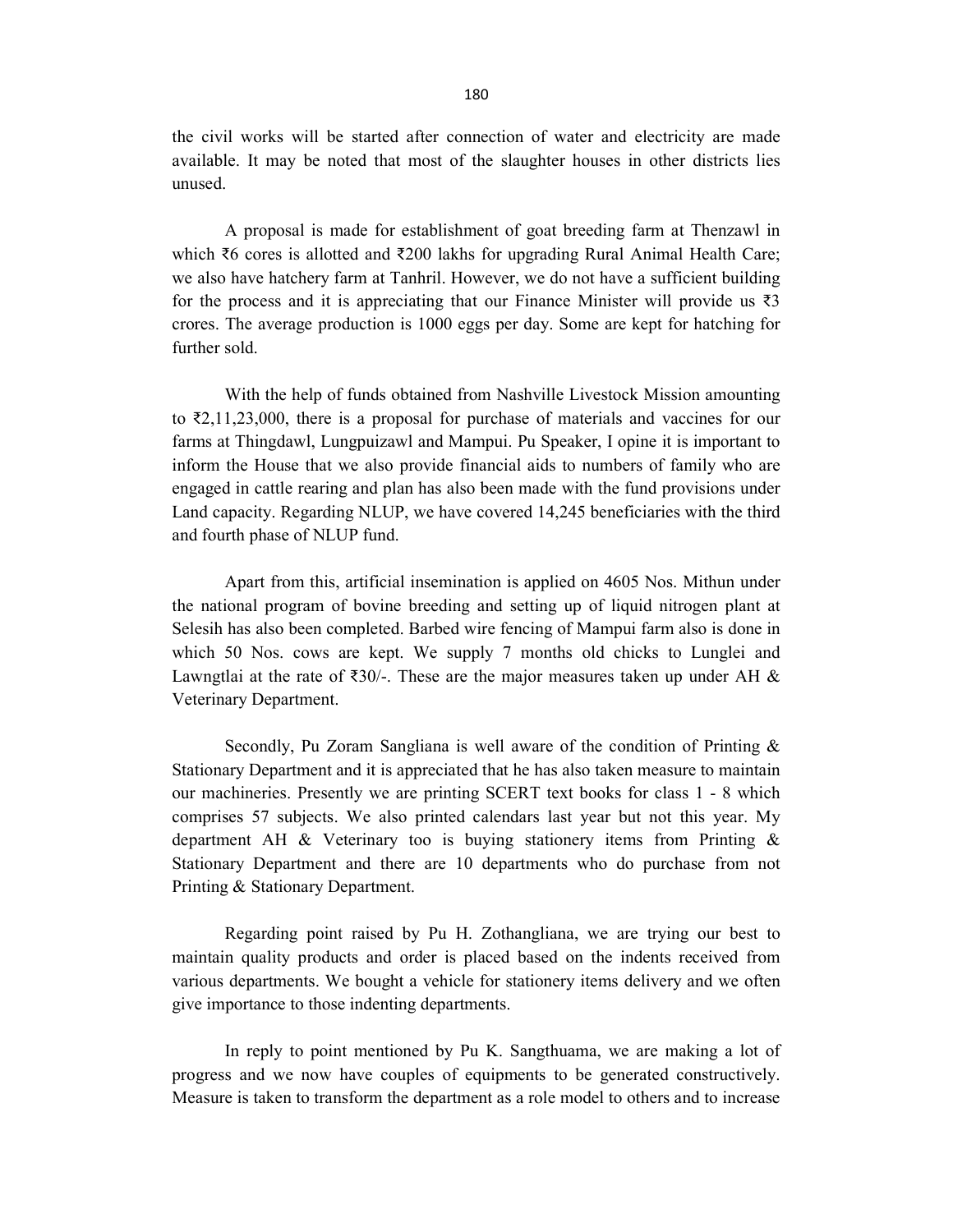the revenue of the Govt. A project is launched at Aizawl with the help of NLECPR fund for Strengthening of Government Press and establishment of Printing Institute. This will generate employment for the youths and improve State Printing Industry. Our revenue target is  $\overline{\xi}$ 134 lakhs for the year 2016-2017 and we hope to exceed this target as we also had last year.

 12 members have mentioned about DM&R Department. It is clear that silpaulin is needed by all and I feel truly honored to be appreciated by my fellow members. As the question of Pu H. Zothangliana, we made an estimate of ₹91.43 lakhs particularly for Sangau but we do not have funds to provide as yet.

During the SDNA meeting last year, we asked for at least  $\bar{\tau}10$  crores for medication fund but not a single rupee was allotted. We could not instantly use SGRA fund and that is why we could not take up the work at Sangau. Lawngtlai and Sangau have submitted a joint DPR of ₹7.5 crore to the Central Govt. However, only Hunthar Veng of ₹15 crore was approved for the year 2016-2017. So, this is why the other areas are not successful.

 Technical Evaluation Committee, NDMA of New Delhi are coming to inspect the areas of Hunthar, Ramhlun and Zemabawk and its members are: -

- i. Dr. S. K. Singh, Professor, PEC University, Chandigarh;
- ii. Shri Sudhir Mathur, Area Advisor Research & Development Centre, CRRI, New Delhi;
- iii. Dr. Kishore Kumar, Chief Scientist, CRRI, New Delhi;
- iv. Shri Ravinder Singh, Consultant, Landslide & Avalanche, MDMA, New Delhi;
- v. MK. Kaitha, Superintendent of Geology, GSI and Shillong, Meghalaya;
- vi. Shri G. Sr. Geologist, GSI, Shillong, Meghalaya;
- vii. Shri K. Sr. Geologist, GSI, Shillong, Meghalaya.

 Regarding the system of allotment of Silpaulin as stated by Pu T.T. Zothansanga, it is necessary to allot through concerned DC and it may also be issued to MLAs if there is any. Issue of silpoulins is properly recorded and we often favour the Members in the distribution. As of the point raised by Pu Lalrinliana Sailo, it is SEC which decided purchase of silpaulins and SPAB selected the supplier. The second supply had been objected for it was not the same with the sample submitted previously.

 Regarding point raised by Pu Thanliana, there is a plan for construction of approach road to Ramhlun Sport Complex and step has been taken to declare the area as landslide prone. As mentioned, GSI of NDMA has inspected the area.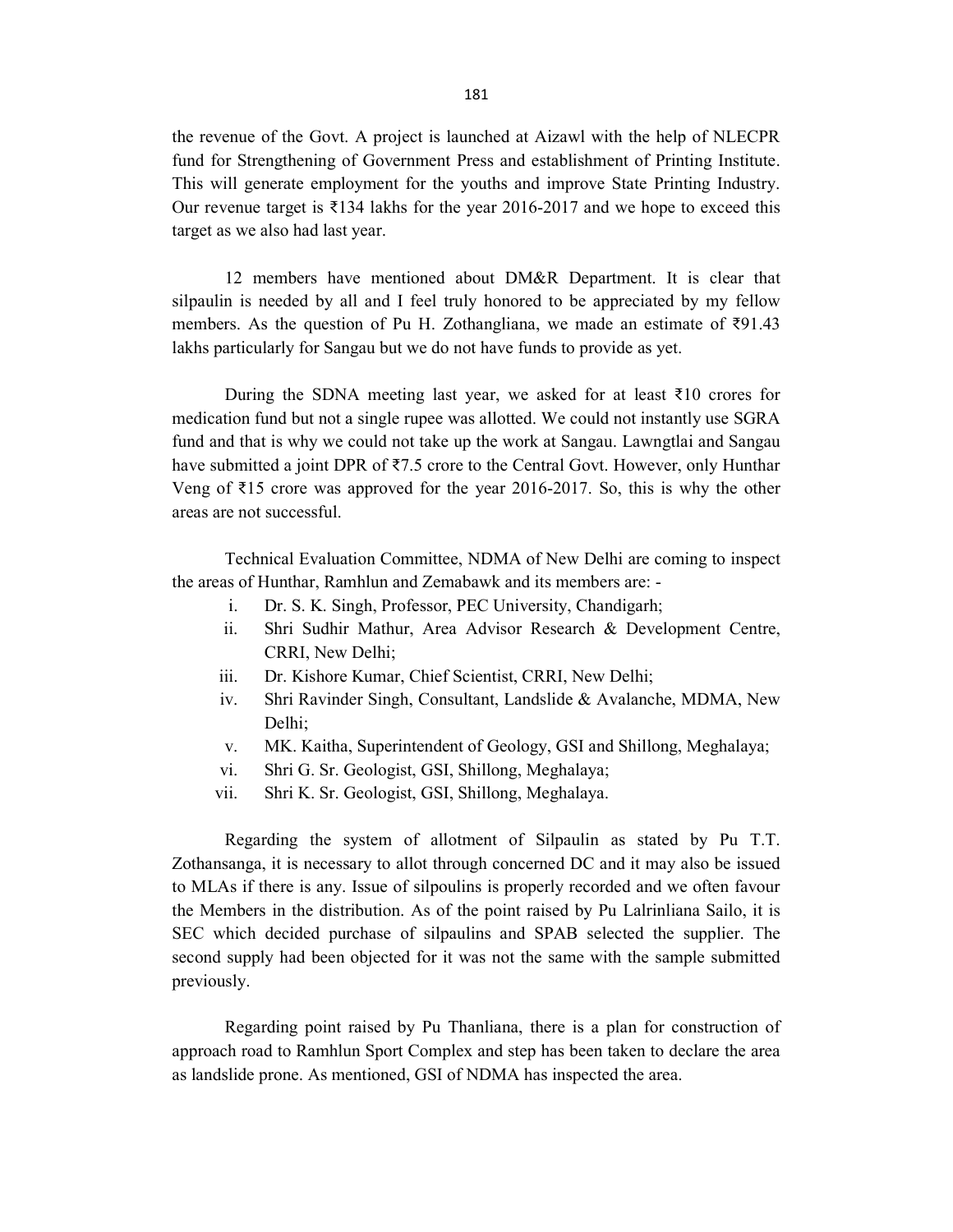Reacting to the point of Pu Lalruatkima who claims landslide prone area of Hunthar Veng as being ignored, I would like to state that priority is given as the consultancy firm has even made power point presentation to NDMA of New Delhi on 4<sup>th</sup> Feb. As requested by our Health Minister, file has been moved for loaning SDRF of ₹2 crores for strengthening the surface of this road before monsoon. Training has also been given to Armed Police, IR Battalion and other voluntary organizations such as YMA. Mock drill was a successfully organized at Serchhip and Siaha and it is quite impressive that 57 departments now have Disaster Management Plan. A study centre for disaster has now been set up at Aizawl, Siaha and Lawngtlai District and the State Emergency Operation Centre is also available now at Directorate of R&R. District Emergency Operation Centre has also been set up at DC office with useful equipments. Besides, DPR of ₹15 crore is being submitted for Hunthar Veng landslide prone area and an amount of  $\overline{*}43,55330/-$  is being collected as handling charge of silpaulins and tarpaulins. Thus, we are able to submit to the government a revenue amounting to ₹44,23,500/- thanks to the efforts of the concerned officials. The State Disaster Management Fund could not be utilized at present and that is why our Finance Commissioner assured to provide for the same of ₹5 crore by the coming year.

| <b>Demand</b><br>Nos. | <b>Purpose</b>        |                     |   | Amount $(\bar{\bar{\zeta}})$ |
|-----------------------|-----------------------|---------------------|---|------------------------------|
| 18                    | Printing & Stationery |                     |   | 13,30,48,000.00              |
| 30                    |                       | Disaster Management | & | 20,99,47,000.00              |
|                       | Rehabilitation        |                     |   |                              |
| 34                    | Animal                | Husbandry           | & | 69,48,20,000.00              |
|                       | Veterinary            |                     |   |                              |
|                       | <b>TOTAL</b>          |                     |   | 1,03,78,15,000.00            |

 Mr. Speaker Sir, on the recommendation of the Governor and with your permission, I beg the House to pass the following Demands: -

SPEAKER : The Minister has moved the House to pass his Demands. Now, those in favor may say, 'Yes' (Members: Yes) The House has unanimously passed the Demands.

PU C. NGUNLIANCHUNGA, MINISTER: Thank you, Pu Speaker. Each member may collect 4 bundles each of silpaulins from DM&R Department for passing my Demands. Thank you.

PU LAL THANHAWLA, CHIEF MINISTER: Pu Speaker, I would like to express my appreciation to your leadership and to the Opposition members that due to your common efforts and commitment we are able to resume today's sitting. I thank